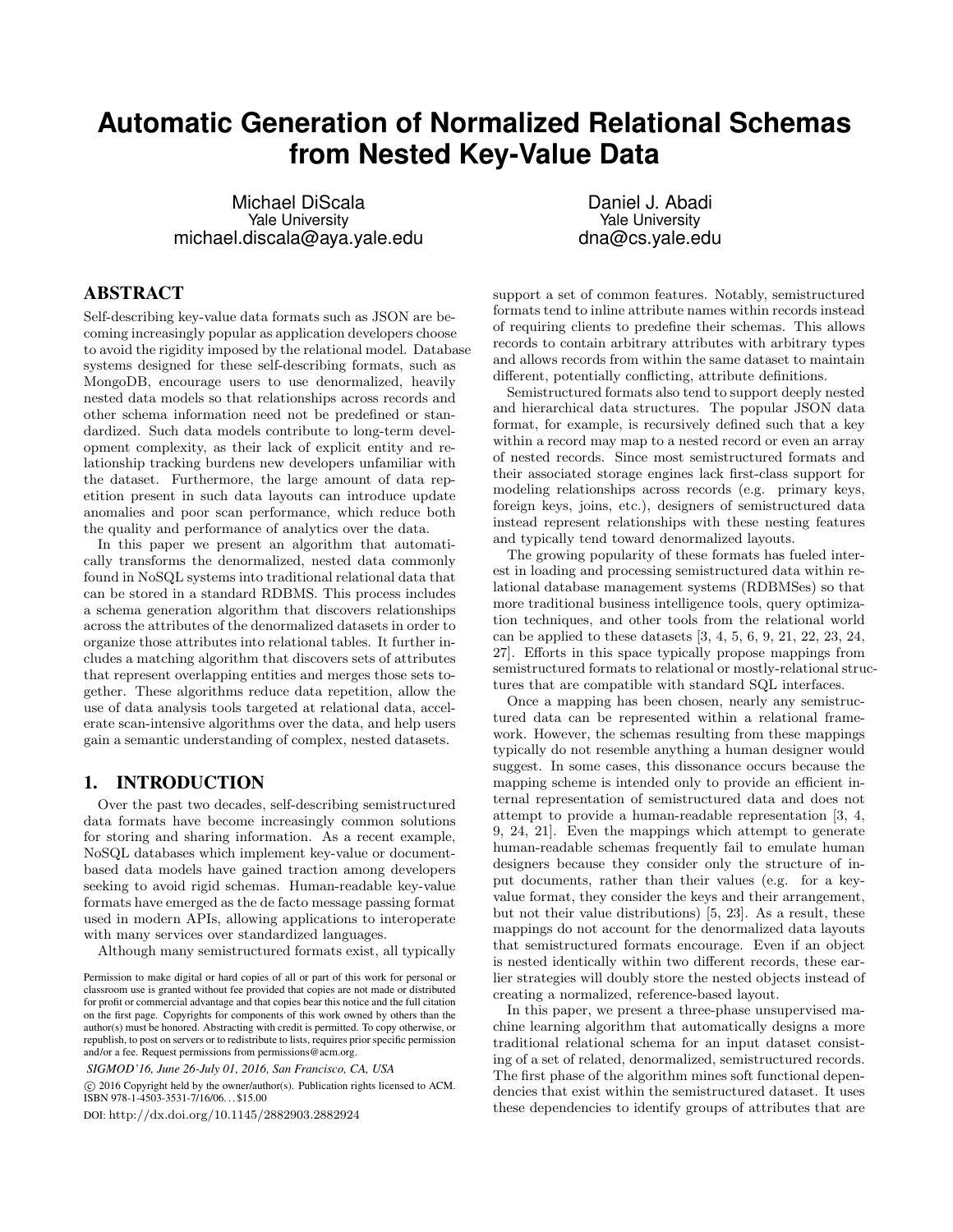likely to correspond to an independent semantic entity, and creates tables for these entities and associated foreign keys in parent tables. The second phase identifies entities found in the first phase with overlapping domains and merges them into a single entity structure. The final phase combines the intermediate results from the preceding two phases to produce a proposed schema that resembles a traditional normalized database schema (though not necessarily compliant with normalization schemes like BCNF, 3NF, or 4NF).

The advantages of this approach are two-fold. First, our algorithm simplifies the cognitively difficult task of exploring novel datasets by highlighting recurring structural and semantic patterns. Automated data exploration tools of this type are especially important while working with semistructured datasets, as these datasets are often semistructured precisely because their data sources are highly dynamic, and the set of attributes associated with any record is highly variable. Nonetheless, data exploration tools remain valuable even when the semistructured data originates from more ordered sources such as APIs, as these sources often lack extensive documentation and can be semantically inconsistent.

Second, our algorithm can significantly reduce the size of a dataset by eliminating redundancies. Whereas the denormalized data formats that we target store duplicate information whenever an instance of an entity is repeatedly referenced, normalized layouts avoid this repetition by storing instances of each entity a single time and replacing references to those instances with foreign keys. For semistructured formats that rely on inline attribute names, data size is further reduced by not repeatedly storing attributes names in the relational tables. The smaller size of our transformed datasets accelerates the scan-based queries that are especially common during an analyst's early interactions with a dataset.

Even as column-store technology reduces the need to normalize data in order to improve scan performance, scans of "dimension" tables corresponding to particular entities with a small number of rows can be performed much faster than scans of "fact" tables with a large number of rows. Hence, most column-stores continue to utilize separate tables for separate entities despite the overall reduced benefits of normalization. Furthermore, even when column-stores maintain physically denormalized data layouts, users still create logical views of the data in order to avoid losing the semantic connection to the actual entities within the dataset.

Therefore, the first two phases of our algorithm, which identify and match entities, are useful within both the columnand row- store contexts. The third phase of our algorithm, which analyzes the output of the preceding phases and decides which relations to normalize, is parameterized to target either a column- or row- store. If the final schema is destined for a row-store, phase 3 will normalize relations more aggressively. Conversely, if the schema is destined for a columnstore, phase 3 will pre-join relations more frequently.

In Section 2, we summarize earlier works related to our algorithm. In Section 3, we explain each of our algorithm's three phases. In Section 4, we present our algorithm's performance on three semistructured datasets. In Section 5, we discuss our algorithm's limitations and areas for further investigation. In Section 6, we summarize our findings.

## 2. RELATED WORK

Functional dependencies: Largely due the close relationship between normalization and functional dependencies, functional dependency detection has been studied extensively [1, 2, 13, 14, 15, 18]. Mannila et al. prove that identifying the complete set of functional dependencies present within a relation is, in the worst case, exponential in the number of attributes [18]. Our work avoids this exponential search space by mining functional dependencies between pairs of attributes rather than arbitrary subsets of attributes. We note that this search space can be further reduced by applying the transitivity axioms that Bell presents [1].

Several of these dependency detection efforts attempt to identify "soft functional dependencies" or "approximate functional dependencies," which are similar to traditional functional dependencies, except that they are required to hold for most — but not all — data instances [13, 14, 15]. In particular, Ilyas et al. propose an approximate functional dependency detector which they use to improve query optimizer performance. We draw from their construction, applying it within the context of automated normalization and modifying it to function more robustly for skewed attributes.

Semistructured-to-relational mappings: Our work relates closely to previous mappings of semistructured data into relational data structures [4, 5, 6, 9, 21, 22, 23, 24, 27].

The most straightforward of these earlier efforts provide generic mapping rules that do not necessitate upfront analysis of the input dataset. One example, Chasseur et al.'s Argo, encodes JSON documents as ternary relations consisting of "object id," "attribute name," and "attribute value" columns [4]. Each attribute at the end of a nesting path through a record (i.e. a leaf attribute) is represented with a row in the ternary relation. Generic mappings of this sort achieve our goal of encoding semistructured documents in a relational system, but do not leverage the specific characteristics of the input dataset to achieve a more performant encoding or facilitate data exploration.

Other works are more similar to ours and generate schemas tailored to the input dataset. For example, Deutsch et al. present a language called STORED that maps semistructured data onto a combination of standard relational tables and an auxiliary data structure referred to as an "overflow graph<sup>"1</sup>[5]. They further present a data mining algorithm based on Wang and Liu's earlier work [25, 26], which identifies structures that appear frequently within the input dataset. They automatically translate these frequent structures into STORED mappings for the input data.

Shanmugasundaram et al. similarly present a mapping strategy based on structural analysis of the input dataset [23]. They design schemas for XML datasets by analyzing a graph of the DTD elements present in the input data; they apply a set of heuristics which dictate whether an element should be materialized as its own table or inlined within a parent element's table. Although their algorithm cannot operate directly on data that lacks a DTD specification, it can be applied within the schemaless context if the input dataset is first preprocessed by a schema discovery algorithm. One such discovery algorithm is Garofalakis et al.'s XTRACT system which produces a DTD from the arrangement of elements within a set of input XML documents [10].

Despite their overall differences, STORED's and Shanmugasundaram's approaches are similar in that they both extract their schemas from the original structures of the dataset and do not consider the distribution of data within

<sup>&</sup>lt;sup>1</sup>This auxiliary structure limits STORED's ability to integrate with vanilla RDBMSes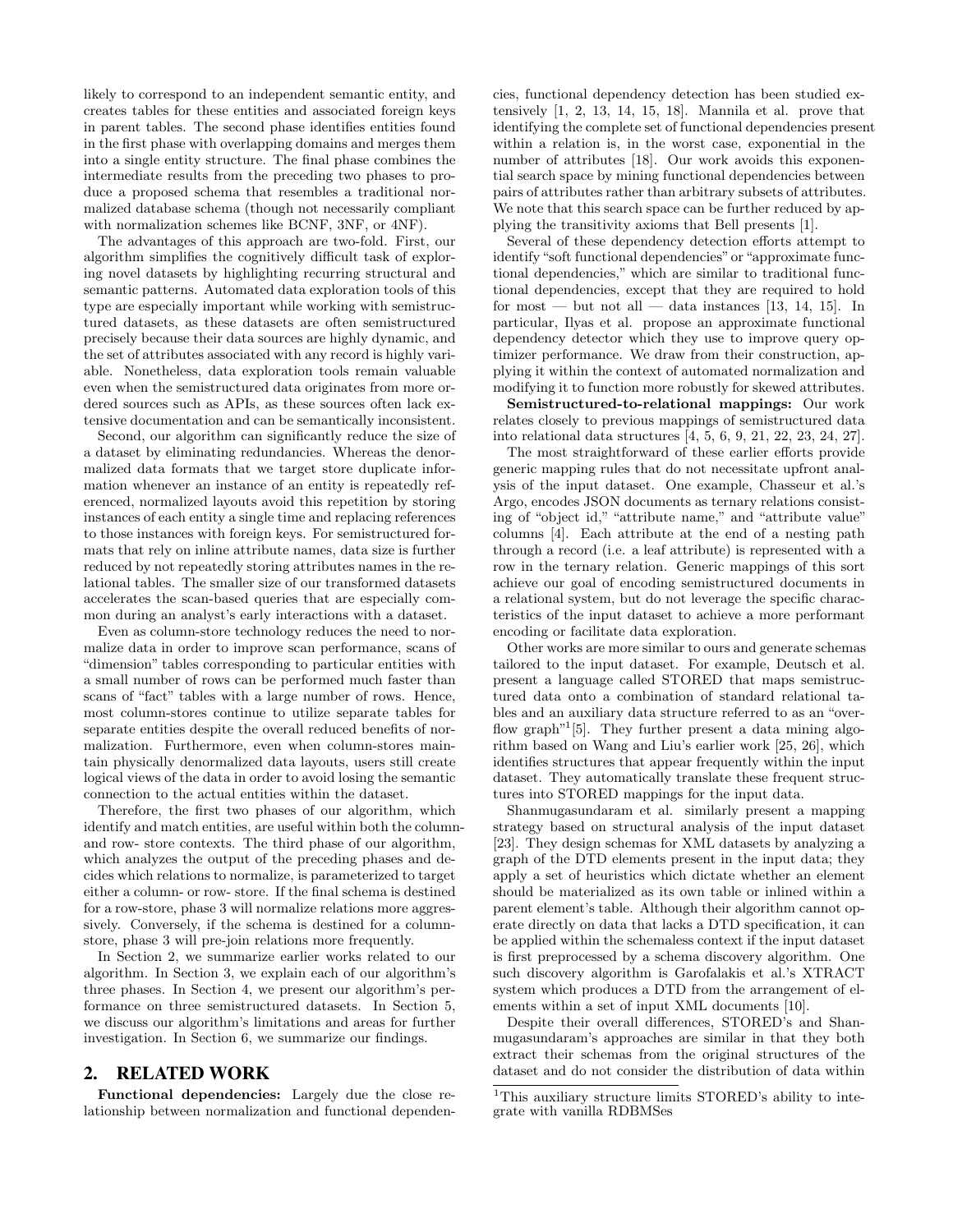those structures. In contrast, our approach ignores the original structure of the input and instead depends on patterns in the data (functional dependencies) to guide its schema generation. Our data-driven approach has three advantages over the prior structural approaches: 1) our analysis remains possible even when hierarchical structures are not present in the input dataset (e.g. flat CSV data files), 2) our algorithms can produce structures that were not present in the original encoding, and 3) our use of functional dependencies allows us to compress the input dataset through deduplication.

One previous approach to schema mapping that is sensitive to data distributions is Bohannon et al.'s LegoDB, which maps XML data to relational structures according to a search process that minimizes the cost of a user-specified workload [3]. LegoDB collects statistics about individual data attributes that it then feeds to a traditional query optimizer in order to estimate the cost of its workload for many candidate schemas. Since the system does not collect joint statistics about input attribute pairs, however, it cannot leverage functional dependencies as we do in our algorithm. Moreover, given that LegoDB requires users to define a query workload in advance of schema generation, it is less useful within the context of data exploration where queries are unlikely to be known in advance.

Another approach to schema mapping that is sensitive to data distributions is some very recent work by Pham et al. in the context of graph (RDF) data [19]. This work scans through a vertex-edge-vertex (SPO) dataset to find characteristic sets (CSs) consisting of edge-labels that co-occur as outgoing edges from multiple vertices. The CSs correspond to entities from which relations can be derived. Pham et al. use structural information in the graph (direct edges to non-literal vertices) to discover relationships between entities. In contrast, our algorithm does not rely on structural clues in the dataset to discover relationships.

A final approach related to our work is the xCurator system, which addresses our problems of schema generation, entity identification, and entity matching in the RDF context [12]. xCurator extracts entities by constructing and analyzing a structure graph from the dataset. Again, our algorithm differs in that it ignores structural information.

Schema matching: The second phase of our algorithm is closely related to earlier work on schema matchers, which identify mappings between independently designed schemas that model the same underlying domain. Rahm and Bernstein present an extensive survey of past approaches to this problem [20]. Despite the breadth of past work, earlier approaches are largely incompatible with our needs in phase 2: some require user-input (we intend our algorithm to be unsupervised), some rely on similarities in attribute names (we intend our algorithm to be entirely data driven), and some require rich schema information such as types or foreign-keys (we assume that this context will sometimes be unavailable). In this paper, we thus propose a matching scheme tailored to phase 2's restricted schema matching problem.

Our phase 2 algorithm borrows Li and Clifton's strategy of clustering attributes within a single schema into categories in order to reduce the number of potential matches the algorithm must consider [16].

## 3. ALGORITHM OVERVIEW

In this section, we provide a high-level overview of our algorithm, reserving more detailed discussion for later sections. We use a toy dataset of submissions to a journal in order to ground our description in concrete examples. Listing 1 shows a sample record from this dataset, which is encoded in the JSON format. The record includes the submission's title, author, and assigned reviewer, along with the author's and reviewer's associated institutions. A complete dataset would include many examples of this kind of submission record. While we expect that the structure of each record will vary, we assume that all of the records logically represent the same kind of object or entity.

We begin constructing a relational schema for the data by temporarily transforming the raw data records from their semistructured format into a flat table akin to the "universal relation" model [7, 17]. In order to transform the JSON records from our journal submissions example, we create a table with a column for every attribute that originally contains an atomic value (e.g. a string or integer), where the column's name is the concatenated path through any

```
'submissionId ': 1576
' title ': 'Perils of DB',
\begin{array}{ccc} \text{'author'}: & \{ \\ \text{'email'}: & \text{'js@e.pdf} \end{array},' email ': ' js@e . pfl ',
   ' name ': ' J . Snow',
   ' institution ': {
      ' name ': 'EPFL'
      'number ': 1 } \},
' reviewer ': {
   ' email ': ' dd@ca.uk',
   ' name ': 'D. Duck',
   ' institution ': \{' name ': ' Cambridge',
      'number ': 14 }}}
```
Listing 1: Sample JSON

nesting required to reach the atomic value. We then populate the table with a row for every record in the dataset by entering each record's values into their corresponding table column. Figure 1 illustrates this flattening process, as its first row contains the flattened form of the record shown in Listing 1 and its remaining rows represent additional submission records. Since our toy example does not rely on semistructured features more complex than nested attributes, this simple transformation procedure is sufficient for our needs here. We describe techniques for accommodating other semistructured features (e.g. creating relationship tables to model nested arrays of objects) in Appendix A.

This flat representation does not meet either of our primary goals: (1) offering users semantic insight into their datasets and (2) creating an approximately normalized schema for a dataset. This encoding nevertheless serves as a convenient starting point because it decouples our algorithm from a specific semistructured format and ensures that our results reflect the patterns implicit in the original data rather than the original data structure. We consciously ignore structural cues such as JSON's implicit object boundaries because these cues frequently derive from assumptions and needs that may not be borne out by the data itself (e.g. for development convenience, separate entities may be combined into a single JSON object). As our algorithm progresses, we refine this flat representation to expose more of the implicit structure of the data and thereby construct a more traditional relational schema.

In phase 1, we identify functional relationships between attributes in the dataset and leverage those relationships to decompose our initial table into a collection of smaller tables joined by primary-to-foreign key relationships. While the strict definition of a functional dependency from an attribute A to another attribute B requires that n-to-one relationships exist between all values of A and B, we adopt Ilyas et al.'s notion of a "soft" functional dependency which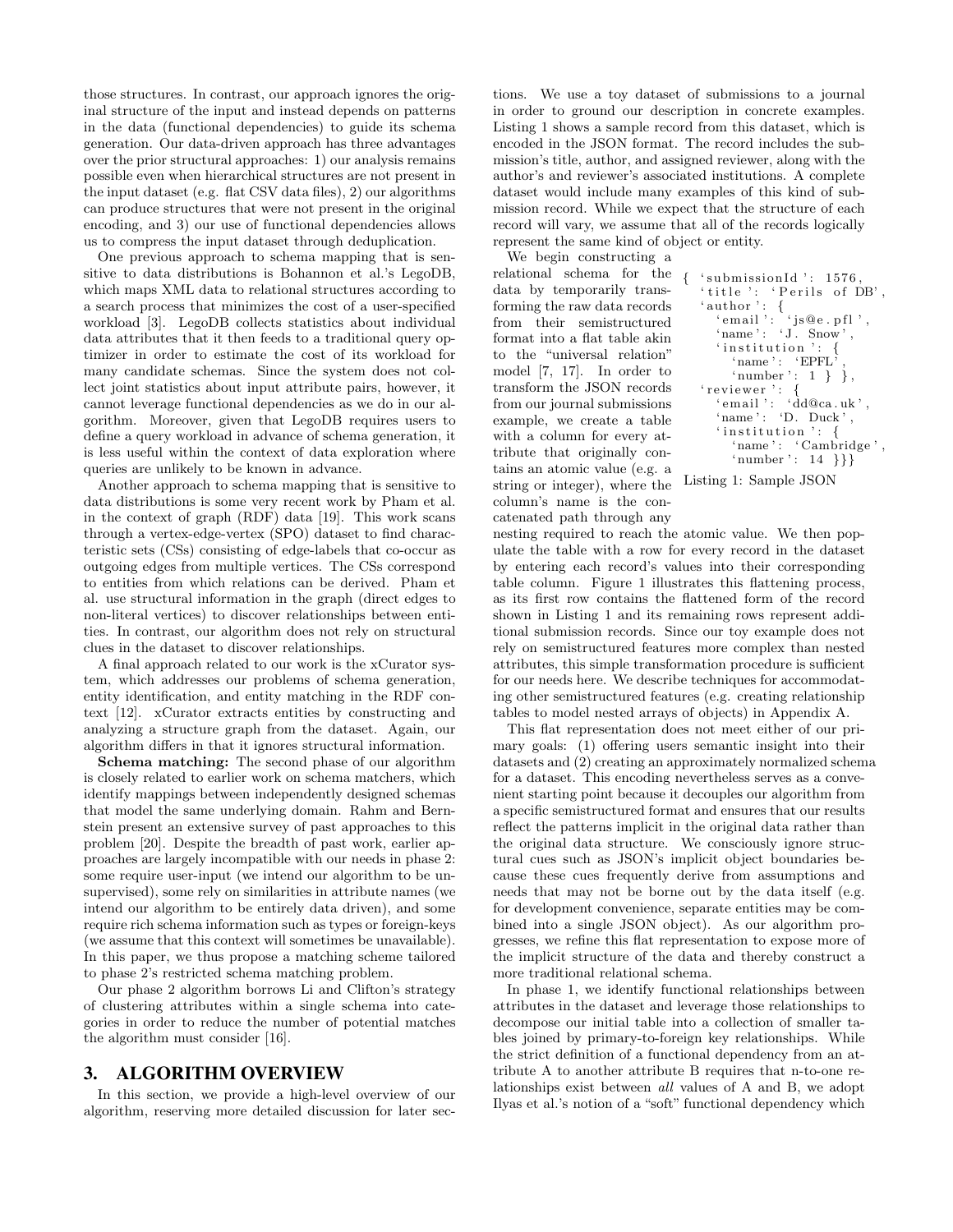| subId | <i>title</i> | <i>authEmail</i> | authName | authIName   | authINum | revEmail | revName | revIName    | revINum |
|-------|--------------|------------------|----------|-------------|----------|----------|---------|-------------|---------|
| 1576  | Perils       | is@e.pdf         | J. Snow  | EPFL        |          | dd@ca.uk | D. Duck | Cambridge   |         |
| 1680  | Broken       | is@e.pfl         | J. Snow  | <b>EPFL</b> |          | nd@h.edu | N. Dame | Harvard     | 55      |
| 1559  | Wins         | dd@ca.uk         | D. Duck  | Cambridge   | 14       | is@e.pdf | J. Snow | <b>EPFL</b> |         |

Figure 1: Collection of flattened records from the journal dataset (nested paths in column names shortened to save space)



Figure 2: The ideal phase 1 attribute tree for the journal submission dataset, with parent attributes in bold and phase 2 entity matches highlighted in red and purple.

instead requires that the relationships exist for most values of A and B [14]. At the highest level, we identify these soft functional dependencies by considering pairs of attributes and observing how frequently the necessary n-to-one relationships exist between their values (described in Section 3.1.2). Even within the compact journal submission example, we would likely identify many functional relationships between pairs of attributes. Among others, we would identify that all attributes depend upon "subId" and that all attributes prefixed with "auth" depend upon "authEmail."

Based on an analysis of the identified dependencies, we group attributes that exhibit similar functional relationships and materialize these groups as new tables. In order to separate a group of attributes into their own table, every member of the group must depend upon some other attribute in the dataset. We refer to the attribute upon which all members depend as the parent of the group. For example, we might group the attributes prefixed with "auth" together because they share a common dependency on "authEmail." These attributes can be separated into their own table that is linked to the original through a primary-to-foreign key relationship on their parent attribute, "authEmail."

While this "auth" decomposition is valid, it is not the most expressive arrangement of the input: the dataset contains a chain of dependencies from "subId" to "authEmail" to "authINum" to "authIName," but the current decomposition reveals only functional relationships from "authEmail" to fields prefixed with "auth." We must further decompose our tables in order to expose the remaining functional relationships. To this end, we generate the attribute groups according to an algorithm that attempts to create the longest possible chains of groups from the identified functional dependencies.

The table structure resulting from this decomposition process can be modeled as a rooted tree in which every node represents a relation and every edge represents a primaryto-foreign key relationship. Figure 2 shows a potential attribute tree for the data contained in the journal submission example (ignore the purple and red boxes for now).

Phase 2 of the algorithm now begins. Unlike phase 1, which exclusively identifies relationships between attributes within a single record, phase 2 identifies relationships between groups of attributes across records. In particular, this phase searches for instances where the dataset contains multiple attribute groups that seem to represent similar entities in the dataset's domain model. As an example of this pattern, consider the group of journal submission attributes that contains "authIName" and "authINum" alongside the group that contains "revIName" and "revINum." Despite their distinct naming schemes, each group contains attributes describing a logical institution entity. When the fields are prefixed with "rev," the institution is associated with the reviewer, and when the fields are prefixed with "auth," the institution is associated with the author; regardless, the two groups always describe an institution. Moreover, the institutions that appear in the "revI" prefixed fields on some records will likely appear in the "authI" prefixed fields on others, as a single institution's professors may sometimes serve as reviewers and other times as authors.

We can therefore improve the relational design of our schema by merging these attribute groups together so that the resulting schema contains a single relation composed of all institutions, regardless of their author/reviewer classification. This merging operation eliminates redundant storage of records representing the same institutions in different tables, thereby reducing the overall size of the dataset. More importantly, it alerts users to the fact that some branches of the tree refer to an overlapping domain.

From a high level, phase 2 quantifies the overlap between the domains of subtrees within the attribute tree and declares that subtrees represent the same type of entities when their domains significantly overlap (described in Section 3.2). Phase 2 annotates the attribute tree with entity overlap information so that phase 3 can later merge the branches together. The purple and red boxes shown in Figure 2 represent the annotations we expect phase 2 to add to the journal submission attribute tree. The purple portion shows the earlier-described relationship between the "revI" prefixed fields and the "authI" prefixed fields. The red portion shows the overlapping relationship between the "rev" prefixed fields and the "auth" prefixed fields, which match because both groups contain attributes related to a person entity.

Phase 3 creates the final relational schema for the dataset by merging the subtrees identified by phase 2 and condensing long dependency chains (described in Section 3.3). Although these long chains reveal dependencies in the dataset, phase 3 condenses them because excessively normalized schemas are (1) less readable, (2) bloated by foreign keys, and (3) slow to query due to extensive JOIN operations.

Figure 3 shows one schema that the algorithm might create for the journal submission dataset. It contains three relations: one representing the root submission table, one representing people entities, and one representing institution entities. These relations are stitched together by primaryto-foreign key relationships that the algorithm introduces.

# 3.1 Phase 1 in-depth

In this section, we expand our earlier description of phase 1's mining of soft functional dependencies and its decomposition of the initial flat table into a tree of smaller tables.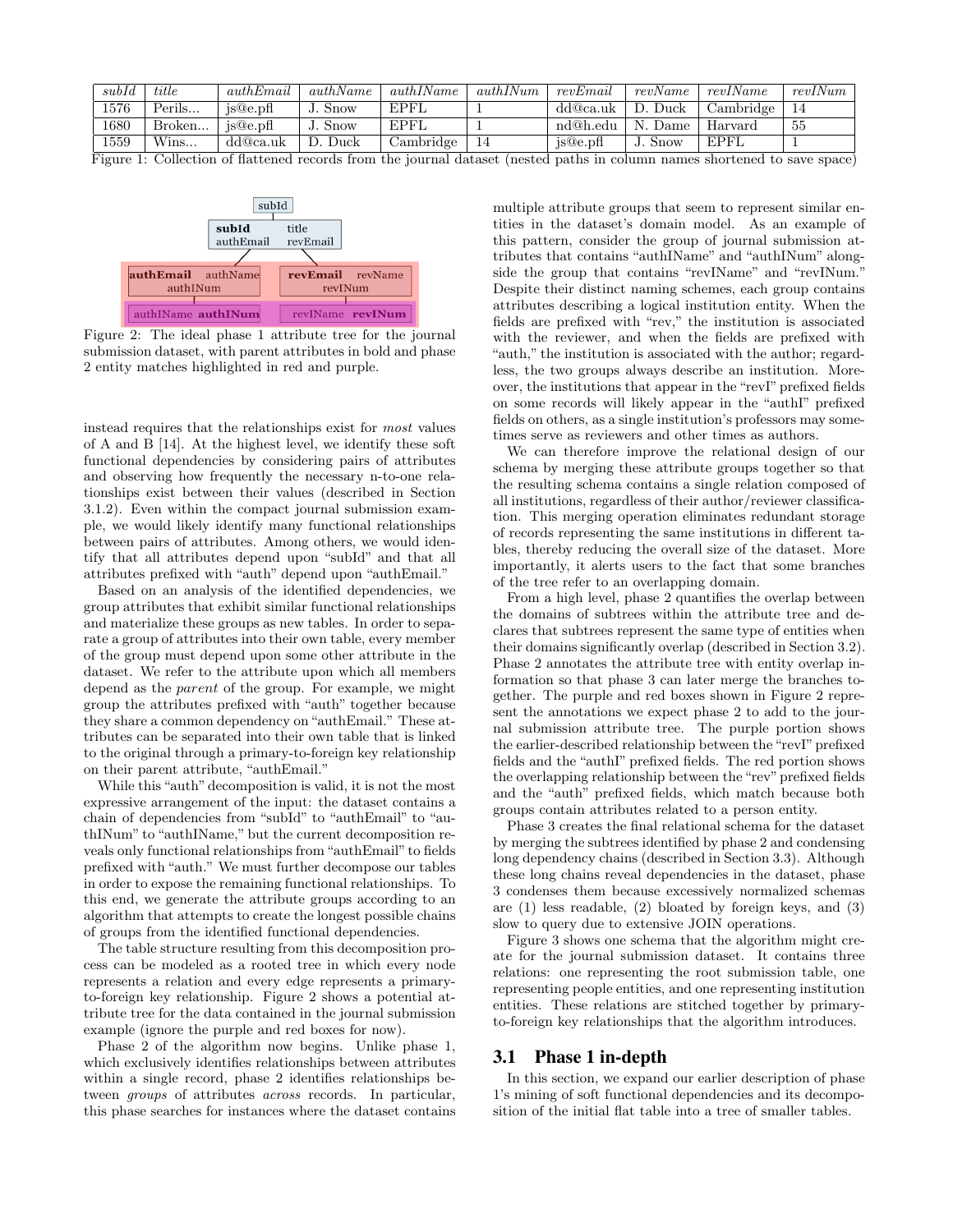| subId | title  | revID | authID | ID | email    | name         | instIL | IE | INum | IName     |    |
|-------|--------|-------|--------|----|----------|--------------|--------|----|------|-----------|----|
| 1576  | Perils |       |        |    | js@e.pfl | Snow<br>. ل. |        |    |      | EPFL      |    |
| 680   | Broken |       |        |    | dd@ca.uk | Duck         |        |    | 14   | Cambridge |    |
| 1559  | Wins   |       |        |    | nd@h.edu | $\n  Dame\n$ |        |    | 55   | Harvard   | ್ರ |

Figure 3: The final relational schema generated for the data from the journal submission example.

## *3.1.1 Soft vs hard functional dependencies*

We choose to mine soft functional dependencies instead of traditional functional relationships for two reasons. First, by mining soft relationships we allow our algorithm to operate on imperfectly curated datasets that contain a few erroneous records in violation of otherwise valid functional dependencies. Data inconsistencies of this type can arise in most any format, but are especially common within semistructured datasets because these formats often do not support schema level constraints (e.g. type or foreign key constraints).

Second, we favor soft functional dependencies because they philosophically align with our goal of helping users learn about their datasets. Even if they do not hold globally, soft functional relationships reflect the broad contours of the training dataset and can help users to understand the data structures prevailing within the majority of their data.

#### *3.1.2 Identifying soft functional dependencies*

We detect a soft functional relationship from  $a_1$  to  $a_2$  if the values of  $a_1$  usually exhibit n-to-one relationships with values of  $a_2$ . Ilyas et al. [14] provide a light-weight formula to approximate the frequency of these n-to-one relationships:

FORMULA 3.1.1. Let strength(
$$
a_1
$$
,  $a_2$ ) be:  
strength( $a_1$ ,  $a_2$ ) =  $\frac{\# \text{ of unique values of } a_1}{\# \text{ of unique } (a_1, a_2) \text{ value pairs}}$ 

The strength measure ranges from 0 to 1, and is positively correlated with the degree to which  $a_1$  predicts  $a_2$ . When individual values of  $a_1$  pair with many values of  $a_2$ , the denominator grows and the strength measure approaches zero. Conversely, when a hard functional dependency exists and every value of  $a_1$  pairs with a unique value of  $a_2$ , this measure equals one.

We found that Formula 3.1.1 works well most of the time. However, when  $a_2$ 's distribution is significantly skewed toward a single value, it becomes possible that the strength value will be high as a result of coincidence rather than as a result of the dataset's semantics. The core problem is that a skewed value distribution of  $a_2$  can produce patterns in the training data that resemble an n-to-one relationship where many values of  $a_1$  map to the (skewed) modal value of  $a_2$ . We address this issue by modifying Formula 3.1.1 to discount the modal value of  $a_2$ :

FORMULA 3.1.2. Let  $v_{2freq}$  be the modal value of  $a_2$  in the dataset and let  $m(a_1, a_2)$  be the number of unique  $(a_1, a_2)$ value pairs where  $a_2$  equals  $v_{2}$ <sub>freq</sub>.

$$
strength(a_1, a_2) = \frac{\# of unique values of a_1 - m(a_1, a_2)}{\# of unique (a_1, a_2) pairs - m(a_1, a_2)}
$$

Given a threshold,  $\alpha$ , which corresponds to the allowable "softness" in the functional relationships, we use Formula 3.1.2 to discover soft functional dependencies in the dataset:

CONDITION 3.1.1. Let strength( $a_1, a_2$ ) be defined as in Formula 3.1.2, and density(a) be the fraction of records where a is non-NULL. A soft functional dependency from  $a_1$  to  $a_2$  exists when:

- $(1)$  strength $(a_1, a_2)$  has a non-zero denominator
- (2) strength(a<sub>1</sub>, a<sub>2</sub>) >  $\alpha$
- (3) density $(a_1) \ge$  density $(a_2)$

The threshold  $\alpha$  should be set to a number close to 1 (0.99 in our experiments) in order to guarantee that  $a_1$  reliably indicates  $a_2$ 's value within the training set. This guarantee allows us to treat these relationships as approximate primaryto-foreign key links later in phase 1 and, consequently, is essential to our ability to decompose the initial flat table into many smaller relations.

#### *3.1.3 Enumerating dependencies*

For each pair of attributes, Condition 3.1.1 can be checked with algorithms that are either linear or linearithmic (n log n) in the size of the dataset. For simplicity, we identify dependencies by applying the conditions to every pair of attributes, in both directions  $(O(N^2)$  comparisons where N is the number of attributes). This process enumerates all combinations of individual attributes that meet our conditions. However, this process cannot discover attributes that are functionally dependent on groups of attributes.

Our implementation can be optimized by leveraging the transitivity of functional relationships to avoid performing redundant dependency tests. Bell fully evaluates this strategy of optimizing dependency enumeration [1].

#### *3.1.4 The longest path heuristic*

After discovering dependencies, phase 1 forms groups of attributes. As described in Section 3, phase 1 forms these groups by identifying the longest chains of functional dependencies present in the dataset. Phase 1 employs this heuristic because it ensures that the attribute tree includes as many functional dependencies as possible and thus includes as much semantic information as possible. This strategy offers flexibility to the algorithm's later phases, allowing phase 2 to match entities within the tree's branches and phase 3 to selectively materialize the dependencies as relations.

Phase 1 begins its grouping process by constructing a dependency graph where nodes represent attributes and directed edges represent functional relationships (edges run from parent attributes to dependent attributes). The graph contains a node for every attribute in the training set and directed edges modeling each of the previously discovered dependencies. The graph also contains a special "ROOT" node that has outgoing edges to every other node. Figure 4(c) shows part of the journal submission example's graph.

For every attribute, a, phase 1 then computes  $lp(a)$  which denotes the longest path through the dependency graph from "ROOT" to a. Ties are resolved according to the strength of the last functional dependency on the path, or are resolved randomly if the strengths are also tied.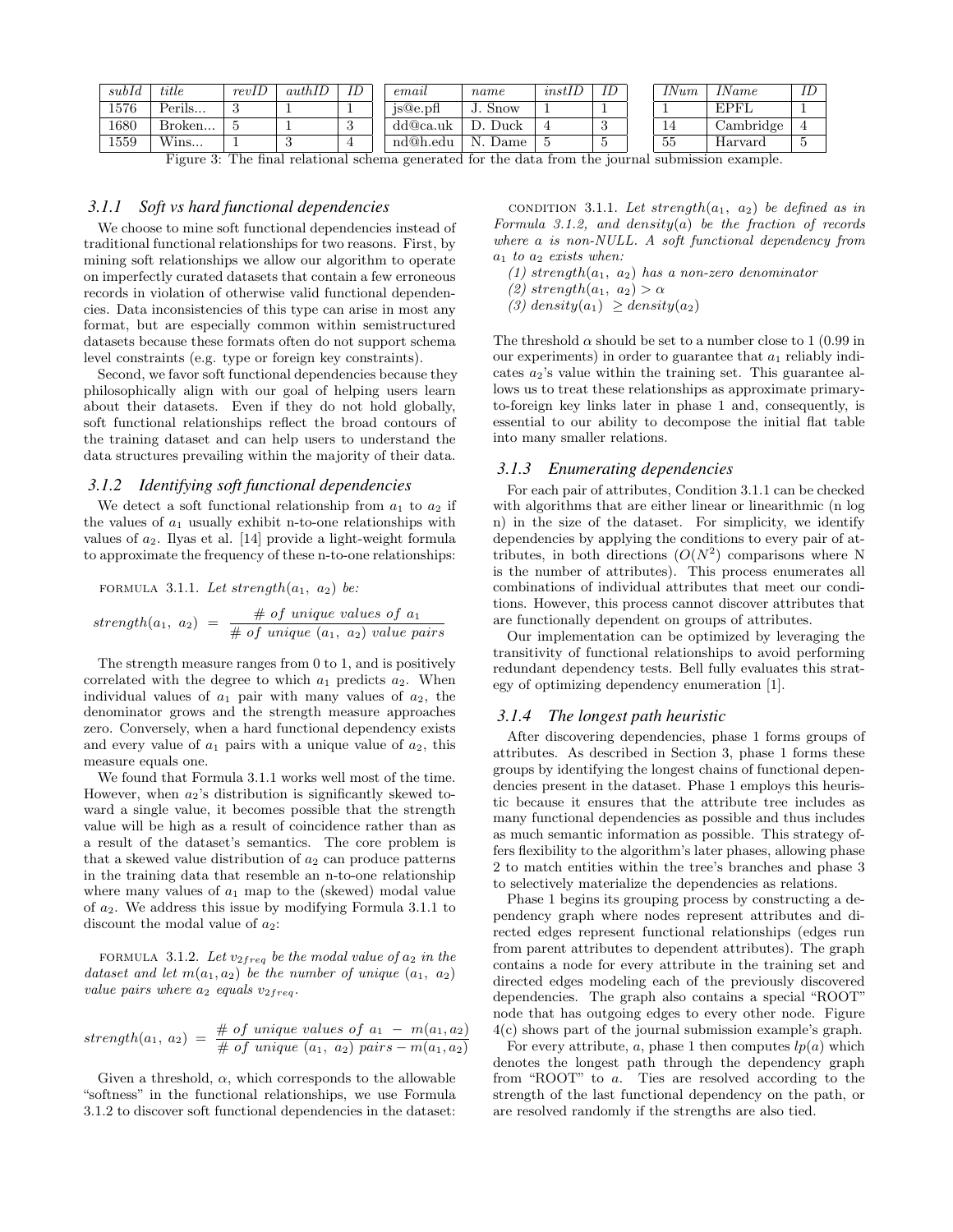

Figure 4: (a) An unlikely dependency graph cycle (b) A likely dependency graph cycle. (c) A subset of the dependency graph for the journal submission dataset.

Consider the value of  $lp(revEmail)$  in Figure 4(c). There are two paths to"revEmail"in the dependency graph: "ROOT"  $\rightarrow$  "revEmail" and "ROOT"  $\rightarrow$  "subId"  $\rightarrow$  "revEmail." Phase 1 chooses the latter path as  $lp(revEmail)$  because it is longer.

In the general case, computing  $lp(a)$  is an NP-hard problem and requires a brute-force examination of every possible path from "ROOT" to a. When the input is a directed acyclic graph (DAG), however, a linear time solution exists. Although we cannot assume that the phase 1 dependency graphs will be DAGs, the transitive nature of functional dependencies allows us to assume that the cycles in the graph will result from bidirectional dependencies between pairs of attributes as shown in Figure 4(b). Multi-node cycles similar to Figure 4(a) are only possible if a mistake was made in identifying functional dependencies, since multi-node cycles without bidirectional edges require that some functional dependencies do not exhibit the transitive property. We thus can usually transform our initial dependency graph into a DAG by removing bidirectional relationships. We remove a bidirectional relationship between attributes  $a_1$  and  $a_2$  according to the following rules:

- 1. If  $descendants(a_1) \{a_2\} = descendants(a_2) \{a_1\},\$ we merge the attributes together into a single node in the dependency graph. In this case, the attributes participate in the same functional dependencies so we treat them as a single unit. We would use this strategy to eliminate the cycle between "revIName" and "revINum" in Figure 4(c).
- 2. If the nodes cannot be merged, we break the cycle by removing the edge beginning at the node with fewer descendants in the graph.
- 3. If neither of the above conditions hold, we delete the edge with the lower strength, breaking ties randomly.

Once the longest paths have been identified, phase 1 forms attribute groups. For every attribute, it computes  $parent(a)$ which denotes the attribute immediately preceding a on  $lp(a)$ . The algorithm then groups all attributes that share the same value of  $parent(a)$ . Throughout our remaining discussion, we refer to these groups by their shared parent attributes; we define  $A_{p1}$  to be the attribute group containing all attributes for which  $parent(a)$  equals p1.

Finally, the algorithm splits the flat table into these attribute groups to form the tree structure that comprises the phase 1 output (as described above and shown in Figure 2).

## 3.2 Phase 2 in-depth

Phase 2 searches within the attribute tree to discover semantically equivalent entities that are embedded in multiple places within the dataset, as occurs in the algorithm overview's journal submission example with person entities (which exist as both authors and reviewers) and institution entities (which are nested underneath both authors and reviewers). In order to identify this behavior, phase 2 analyzes collections of attributes that — despite having different names (e.g "revIName" vs. "authIName") — have value distributions that suggest they represent the same entity.

We begin with Section 3.2.1 which explains why subtrees of the phase 1 attribute tree are a natural choice for searching for matching entities. We continue with Section 3.2.2 which presents our conditions for determining that two subtrees likely contain the same type of entities. For clarity, we first describe our algorithm in its most uncomplicated, but lowest performing variation. However, we describe four optimizations to this algorithm in Appendices B, C, D, E.

#### *3.2.1 Entities and subtrees*

We define entities as elements of the dataset's domain model that contain descriptive attributes and a unique identifier. For instance, the journal submission example includes person entities, which are uniquely identified by their emails and described by their names and institutional affiliations.

We classify attributes as "descriptive attributes" for a particular type of entity by examining the frequency with which the attributes change for a specific entity instance. On one hand, some attributes frequently hold different values throughout the dataset even when they are associated with the same entity. These frequently changing attributes typically model time-dependent information, where each record in the dataset contains a snapshot of the attribute's value. We are unconcerned with these kinds of attributes in phase 2, as they are not amenable to normalization and are not redundantly stored across repeated occurrences of an entity.

Instead, phase 2 searches for attributes that remain relatively fixed across all references to a specific entity; these attributes model concepts that are not time-dependent, such as a person's name. By virtue of their stability across references to single entity, a strong n-to-one relationship exists from an entity's unique identifier to its stable attributes. These stable attributes consequently tend to descend from their entity's unique identifier in the phase 1 attribute tree. Entities in a dataset thus correspond to subtrees of the phase 1 attribute tree:

DEFINTION 1. If  $A_p$  is an attribute group in the tree with parent attribute p, then there exists a subtree beginning at  $A_p$ that contains all attribute groups  $A_{attr}$  such that the parent of  $A_{attr}$  equals p or one of p's descendants.

For example, within the journal submission data, there is a perfect correspondence between the attribute tree's five subtrees and the domain model's 5 entities (1 submission entity, 2 person entities, and 2 institution entities)<sup>2</sup>.

Since each semantic entity in the dataset usually corresponds to a subtree in the phase 1 attribute tree, entity matching reduces to a pairwise comparison of all subtrees  $(O(N^2)$  in the number of subtrees). In many cases, this process identifies redundant matches because matching subtrees

<sup>&</sup>lt;sup>2</sup>In general, not **every** subtree corresponds to an entity.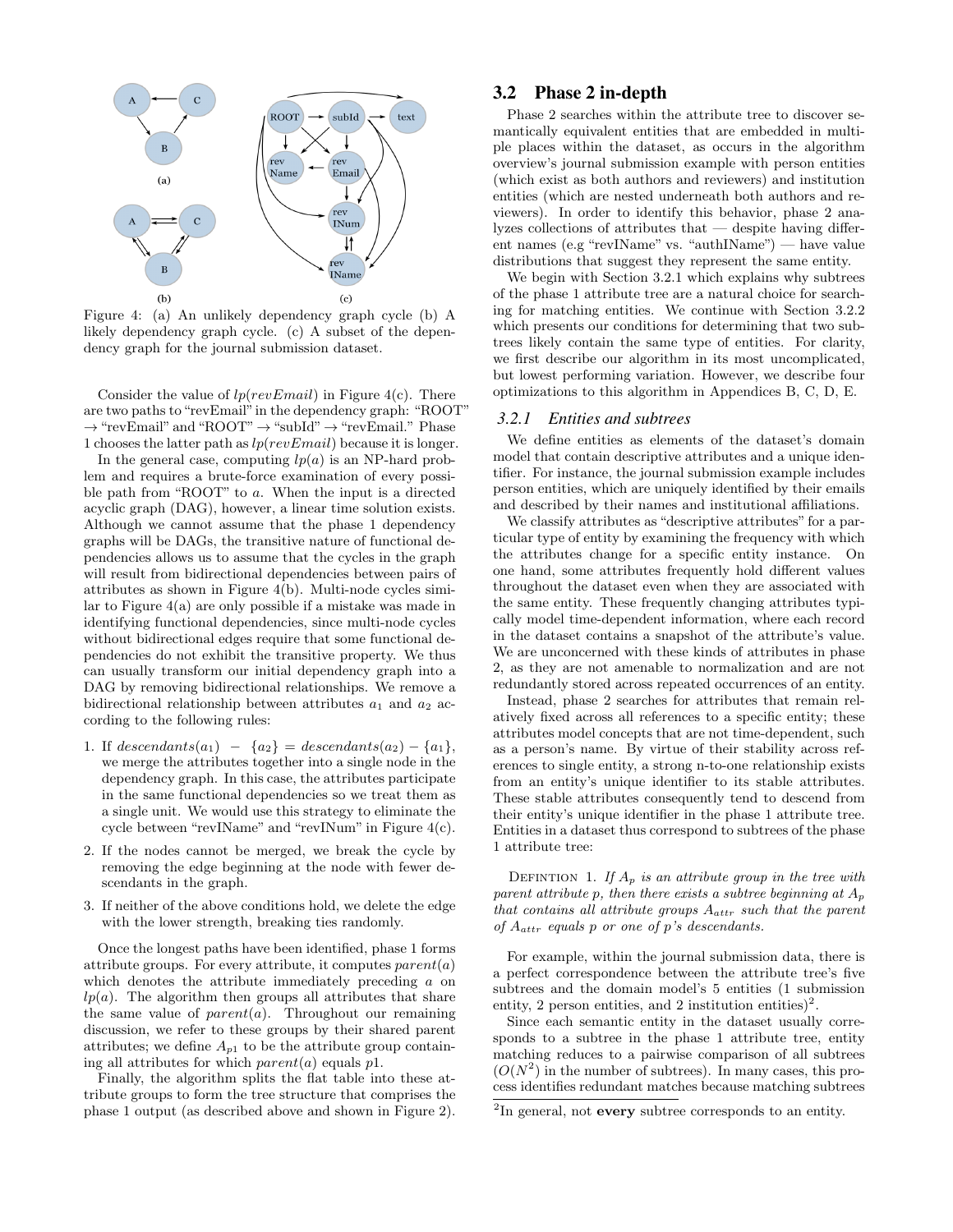| <i>authEmail</i> | <i>authName</i> | <i>authIName</i> | <i>authINum</i> | revEmail | revName | revIName    | revINum |
|------------------|-----------------|------------------|-----------------|----------|---------|-------------|---------|
| is@e.pdf         | J. Snow         | EPFL             |                 | is@e.pfl | J. Snow | <b>EPFL</b> |         |
| is@e.pfl         | J. Snow         | EPFL             |                 | is@e.pfl | J. Snow | EPFL        |         |
| dd@ca.uk         | D. Duck         | Cambridge        |                 | dd@ca.uk | D. Duck | Cambridge   | 14      |

| Figure 5: The result of joining the flat table on $authEmail = revEmail$ . |  |  |  |  |
|----------------------------------------------------------------------------|--|--|--|--|
|----------------------------------------------------------------------------|--|--|--|--|

often contain sub-subtrees that also match. Our algorithm exploits this redundancy to gain additional insight into the input data's semantics (discussed in Appendix C).

#### *3.2.2 Detecting matching subtrees*

Phase 2 uses a three step process to determine whether the subtrees  $S_1$  and  $S_2$  model the same underlying entity:

Step 1: This step identifies all pairs of training records where the subtrees seemingly describe the same entity. For example, when considering the person subtrees,  $A_{authEmail}$ and  $A_{revEmail}$ , the algorithm must find all pairs of records where the author for the first record is the reviewer for the second. This process is essentially a join operation that returns records with matching values within their  $S_1$  and  $S_2$  subtrees. Given that the algorithm does not yet understand the relationships between  $S_1$ 's and  $S_2$ 's attributes, it cannot perform a direct subtree match. Instead, phase 2 approximates this join on the entire subtree by performing a join on the parent attributes of the two subtrees<sup>3</sup>. Due to the functional relationships from the parent attribute to the subtree's other attributes, this simpler join identifies all pairs of records that might contain the same entity. Figure 5 illustrates this process for the  $A_{authEmail}$  and  $A_{revEmail}$ subtrees. Appendix B outlines an optimization of this join.

When the result of this join is empty, we conclude that there is no possibility of  $S_1$  and  $S_2$  containing the same type of entity and skip the remaining two steps for this pair. This occurs whenever the subtrees' parent attributes have no common values, as in the example of  $A_{authEmail}$ and  $A_{authINum}$ . When the result is non-empty, the joining records may reflect that 1) the two subtrees are related and the matches contain the same entities, or 2) the subtrees are unrelated and their parent attributes coincidentally overlap. The remaining two steps distinguish between these cases.

Step 2: This step analyzes the results from step 1 in order to identify correspondences between  $S_1$ 's attributes and  $S_2$ 's attributes. If the two subtrees truly represent the same underlying type of entity, we expect them to contain pairs of corresponding attributes. Consider, for example, the subtrees  $A_{authEmail}$  and  $A_{revEmail}$ , which both model person entities. Their corresponding attributes can be mapped together as follows: "authEmail" maps to "revEmail," "auth-Name" maps to "revName," "authINum" maps to "revINum," and "authIName" maps to "revIName." In this case, it is fairly trivial for a human observer to infer the appropriate mapping. In many other datasets, however, the mapping between subtrees will not be so obvious. For generality, we do not rely on information from attribute names.

Step 2 constructs attribute mappings by considering the frequency with which attributes from the two subtrees contain the same values on the same records in the step 1 join result. It tracks these frequencies in an attribute matrix that contains a cell for every pairing of  $S_1$ 's and  $S_2$ 's attributes.<sup>4</sup> We denote these pairs as  $(a_1, a_2)$ . Every cell,  $attrMatrix[a_1][a_2]$ , is initialized to zero. The algorithm then iterates through every row,  $R$ , from the join result and increments  $attrMatrix[a_1][a_2]$  by 1 if  $R[a_1]$  equals  $R[a_2]$ .

For example, the matrix generated from the join in Figure 5 will have the value 3 in the cells for the pairs (revEmail, authEmail), (revName, authName), (revIName, authIName), and (revINum, authINum). All other cells contain zero.

From the attribute matrix we construct the mapping between  $S_1$ 's and  $S_2$ 's attributes. We attempt to map the  $S_1$ attributes to the  $S_2$  attributes that most frequently share their values across the join set. Formally, we define:

DEFINTION 2. For every attribute  $a_1$  in  $S_1$ , match $(a_1)$ equals the attribute  $a_2$  in  $S_2$  such that

#### 1.  $R[a_1] = R[a_2]$  for a threshold percentage of joined records:

$$
\frac{attrMatrix[a_1][a_2]}{\# records in join set} \ge \alpha^2
$$

2.  $\alpha$ ttr $\text{Matrix}[a_1][a_2] \geq \alpha$ ttr $\text{Matrix}[a_1][a_2']$ , for all other attributes  $a'_2$  in  $S_2$ 

Definition 2's first requirement excludes matches between attributes that coincidentally share the same value for some records in the join set. The threshold parameter  $\alpha$  is the same  $\alpha$  from Condition 3.1.1, which corresponds to the acceptable "softness" of the dataset. However,  $\alpha^2$  is used as the threshold here, since the errors multiply through a join. The match function is not guaranteed to be defined for all attributes; we refer to unmatched attributes as orphans. The definition's second requirement selects the best amongst multiple matches for an attribute that are above threshold. It allows match to map a single attribute from one tree to multiple attributes in the other when ties occur.

In Appendix E we describe an optimization to this process which clusters attributes based on their domain values. The algorithm leverages this clustering to improve accuracy and performance by excluding attribute matches across clusters.

Step 3: Finally, phase 2 analyzes the results from the previous two steps to determine whether the two subtrees likely model the same underlying entity. Phase 2 identifies an entity match only if the following three conditions hold:

- 1. The subtrees' join result is at least  $(1-\alpha)\%$  the size of the original dataset. This condition eliminates matches that result from extremely small, coincidental overlaps in the domains of the subtrees' parent attributes.
- 2. The match function is defined for the majority of the attributes contained within the smaller subtree. This condition allows us to identify subtree pairs that partially match, while also eliminating weak matches that may result from noise in the attribute matrix computations.

<sup>3</sup>When the parent attribute of a subtree is a merged attribute created during phase 1, we perform multiple joins and try all possible parent combinations. For example, if parent(S<sub>1</sub>) is the merged attribute "A, B" and parent(S<sub>2</sub>) is "C," we perform the join on both  $A = C$  and on  $B = C$ .

<sup>&</sup>lt;sup>4</sup>In practice we do not compare every pair of attributes. See Appendix E for more details.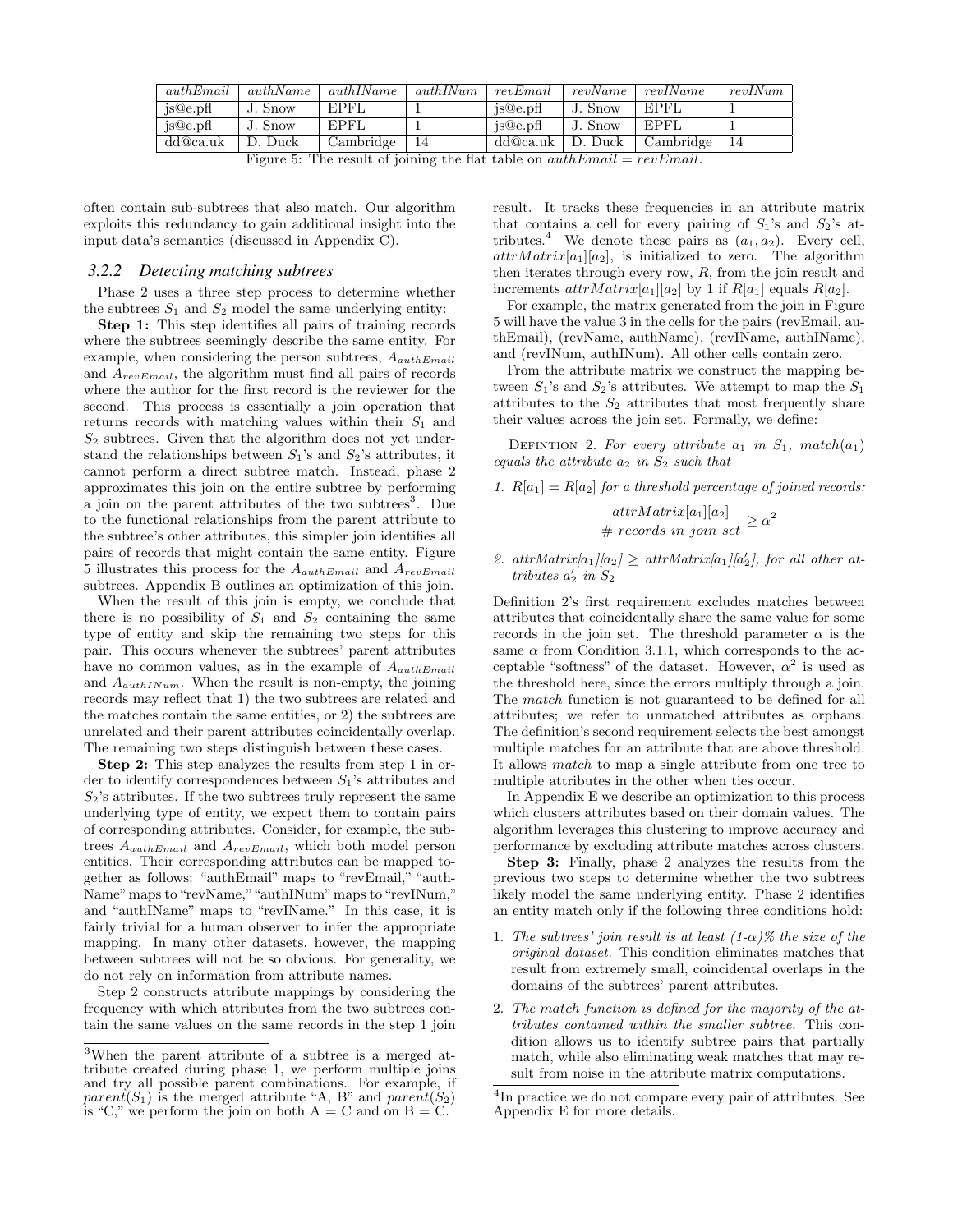3. The match function is defined for attributes other than the subtrees' parent attributes. Parent attributes are guaranteed to match with each other since the subtrees are joined on these attributes. Thus, the match function provides no new information for parent attributes.

After identifying entity matches, phase 2 performs additional analysis to find partners for some orphaned attributes. The algorithm analyzes nested matches (e.g. the person and institution matches from the journal submission example) to find attribute matches that were overlooked during earlier phases. We outline this process further in Appendix D.

## 3.3 Phase 3 in-depth

Phase 3 produces a physical schema for the input data and a mapping of input attributes onto that physical schema. This phase begins by merging together the phase 2 entity matches. An entity's subtrees are merged in three steps:

- 1. Form groups of subtrees such that the members of each group are all phase 2 matches with one another. For example, if the phase 2 output contains the matches A-B, A-C, and B-C, then we form a group of all three trees.<sup>5</sup>
- 2. For each group of subtrees, designate the one with the most attributes as the canonical subtree for that group (resolve ties arbitrarily). Remove all non-canonical subtrees from the attribute tree.
- 3. Map each non-canonical subtree to its corresponding canonical subtree according to the pair's phase 2 match function. If the match function is undefined for any noncanonical attribute, add an attribute to the root of the canonical subtree and map the orphan to this new attribute. This ensures that every input attribute can be mapped to something in the physical schema.

Phase 3 then transforms the tree of canoncial subtrees into its final schema. The schema begins with a relation that corresponds to the root attribute group and contains all of the root attributes. The algorithm then performs a breadth-first traversal of the tree in order to build the complete schema. During each iteration of this traversal, the algorithm decides whether to create a new relation for the attribute group it's considering or to merge that group into an existing relation. As relations are created, the map of input attributes to physical attributes is updated accordingly.

The algorithm creates new relations if at least one of two conditions is satisfied. First, if the current attribute group corresponds to the root of a merged subtree, phase 3 always creates a new relation. This ensures that phase 3 can replace the original subtrees that were merged together with foreign key references into the newly created relation. Second, phase 3 creates a new relation if the cardinality of the current attribute group is at least  $\epsilon\%$  less than the cardinality of the relation it would otherwise be condensed into (the group's nearest ancestor in the tree for which a relation has already been created). By default we set  $\epsilon\%$  to 50%, but when a column-store is targeted, a larger  $\epsilon$  is recommended. We choose to create relations for groups that correspond to significant cardinality shifts because the shifts usually signal the presence of a separate semantic entity. Even when

they do not represent a new kind of entity, they represent a significant opportunity for normalization since they will reduce the size of the dataset if materialized as their own relation. This normalization and resulting data size reduction will generally improve row-store performance. However, column-stores usually perform better on denormalized data — this is why they benefit from a larger  $\epsilon$ . Even though high  $\epsilon$  values will reduce the number of entities that are revealed via the creation of separate tables, those entities that are hidden by a large value of  $\epsilon$  can still be presented to the user separately from the final table schema.

If the attribute group under consideration does not meet either of these conditions, materializing the group as its own relation yields neither the benefits of entity identification nor significant redundancy elimination. The algorithm thus adds the attributes from the group to the relation corresponding to the group's nearest ancestor in the tree. This process concentrates the user's attention on the most important aspects of the dataset and may improve query performance by eliminating extra table joins.

Associations: The algorithm stitches together the created relations with primary-to-foreign key links. While the parent attributes would ideally be primary keys for their corresponding relations, this is often infeasible because parents are only required to be approximately unique within their relations. Instead, the algorithm adds an integer "id" attribute to each relation and designates "id" as the relation's primary key. Associations between relations are materialized as foreign keys from relations higher in phase 3's output tree to their children. By placing foreign keys in this way, phase 3 ensures that each relation can be deduplicated (if foreign keys were created in the opposite direction, every relation would have the same cardinality as the root relation).

Data loading: Each input record is loaded into the phase 3 schema by creating rows in phase 3's output relations according to the mapping of input attributes to physical attributes. Once all input records have been transformed, the phase 3 relations are deduplicated to reduce redundancy.

## 4. EXPERIMENTAL EVALUATION

We evaluate our algorithm with three real world datasets: Dataset #1 — Flights: Our first dataset was collected by the US Bureau of Transportation Statistics and reports the timeliness of every non-stop flight within the United States. Each record corresponds to a single top-level flight entity and contains 64 attributes that collectively describe the flight's scheduled itinerary, any delays it experienced, and its affiliated airline. Within these flight objects, the dataset nests origin and destination airport entities.

Our training set includes 1.3 million flight records from the first months of 2014. The data is originally encoded in the CSV data format and, consequently, requires none of the preprocessing steps outlined in Appendix A.

Dataset  $#2$  — Twitter: Our second dataset consists of 10 million records scraped from the JSON API of the social network Twitter, which allows its users to exchange messages called "tweets." Each record models a single top-level tweet entity and contains a short message along with more than 300 attributes of metadata. This metadata includes a user entity that identifies the author of the tweet and a place entity that specifies where the message was posted from.

10% of the experimental dataset models a special kind of tweet that users create by reposting a message that someone

 $^{5}\mathrm{We}$  simplify our implementation by assuming that subtree matches always behave transitively. While we expect this behavior to hold in most cases and observed no exceptions in our experiments, non-transitive matches are possible.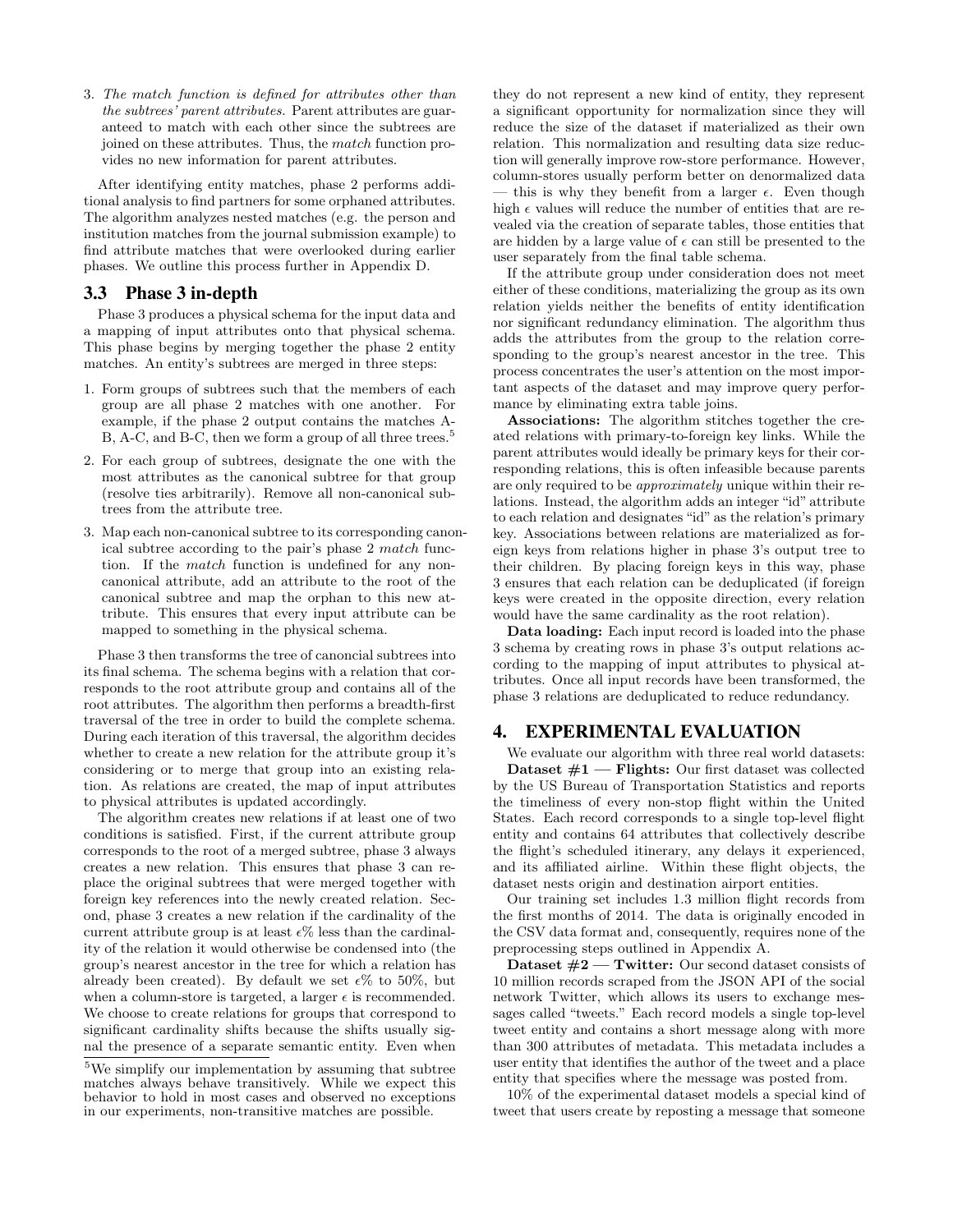else previously authored. These special tweets, referred to as "retweets," are distinguishable because they embed the original tweet that they are derived from (this models the n-to-one relationship from retweets to original tweets).

This dataset contains arrays of nested objects. As described in Appendix A, our algorithm treats nested-object arrays as independent sub-instances of the original schema generation problem. In order to simplify our analysis of the Twitter results, we only focus on the first iteration of our algorithm, since this iteration contains the most important semantic entities (tweets, retweets, users, and places) and over 100 attributes on most records, while the subsequent sub-instances cover more fringe attributes and entities.

Dataset  $#3$  — GitHub: Our third dataset was scraped from GitHub, which is a website allowing developers to collaborate on software projects managed by the Git version control system. At the top-level, records from this dataset contain a pull request entity which models a user's request to merge code across branches or different repositories. These pull request entities reference 7 embedded user entities, head and base commit entities (i.e. the new commit and the commit it's to be merged on top of), and head and base repository entities. Our training set contains 1M records scraped from GitHub's JSON API by the GHTorrent project [11].

Methodology: We have manually analyzed the raw data and documentation associated with each of the three datasets in order to gain insight into the semantics of their attributes and the relationships among their attributes. In Sections 4.1-4.3, we evaluate our algorithm's performance by comparing the output of each phase with the expectations developed during this analysis. In Section 4.4, we compare our algorithm with Argo [4] and an XML transformation algorithm from Shanmugasundaram et al. [23].

Due to the large number of attributes in all of these datasets, it is impossible to fit the full schema produced by our algorithm in the main part of this paper. However, Appendix F shows the final schema for the GitHub dataset.

Performance: Given that our algorithm is intended to be run once per dataset in an offline setting, we did not performance-optimize our implementation and do not present performance metrics in the body of the paper. In Appendix H, we provide details about our implementation, analyze its runtime, and describe the trade-offs of sampling.

#### 4.1 Phase 1 results

Phase 1 produces attribute trees with many attribute groups for each of the datasets, with the Flights tree having the fewest at 22 and the GitHub tree having the most at 28.

Entities and stable attributes: As described in Section 3.2.1, each entity has a unique identifier and a set of descriptive attributes that are either stable or variable across repeated references to a specific instance of the entity. We expect entities to manifest in the phase 1 attribute tree as subtrees that begin with the entity's unique identifier and contain the entity's stable attributes. The phase 1 output for each of the experimental datasets generally shows this pattern. To illustrate, we consider the Flight dataset's origin airport entity which has the unique identifier "origin airport seq id" and has descriptive attributes that specify the airport's short-code (e.g. "JFK") along with its location. These descriptive attributes are relatively stable across repeated references to the same airport and, consequently,

form a subtree with the parent "origin airport seq id." The subtree contains only attributes related to the origin airport.

In most cases, the entities contained within the experimental datasets behave similarly to this example and correspond to a single subtree in the phase 1 graph; the user entity from the Twitter dataset, however, is split across two subtrees. The first has "user id" as its parent attribute and contains the user's basic information (e.g. screen name). The second has "user profile image url" as its parent and contains attributes related to the visual design of the user's profile (e.g. text color and image URLs). This division occurs as a result of phase 1's strategy for assigning parent attributes: when choosing the parents for most of the user attributes, phase 1 finds that both the ID and URL are possible parents at a depth of one in the attribute tree; faced with a tie in the depth heuristic, phase 1 assigns each of the user attributes to the parent with which the attribute demonstrates the strongest functional relationship. The attributes for the user's basic information are most strongly dependent upon "user id" and are correspondingly placed in that subtree; the visual attributes are most strongly dependent upon "user profile image url" and are placed accordingly. This split suggests that the visual attributes associated with users behave as their own entity. Each version of a user's profile corresponds to an instance of this entity whose unique identifier is "user\_profile\_image\_url" and whose descriptive attributes include the remaining visual attributes. Since these versions are neither unique to nor constant for a specific user, the algorithm produces two distinct subtrees that both attach to the attribute tree at the same depth.

The creation of this separate visual entity is another example of our phase 1 algorithm identifying semantic information missed during our manual analysis of the dataset. It is important to note that this semantic information is also absent in the original nesting of the JSON documents that comprise our training set, as those documents combine the user's basic information and visual attributes together in a single object. This example demonstrates the pitfalls of creating tables that exactly mimic the structures of the input data: even the designers of the input documents may be indifferent to or unaware of some important semantic details.

Entities and unstable attributes: Many entities from the experimental datasets contain unstable attributes that do not tend to retain their values across multiple references to the same instance of an entity. Due to the absence of functional relationships from an entity's unique identifier to its variable attributes, we expect unstable attributes to appear outside of their entity's subtree in the phase 1 output.

We observe this behavior in both the GitHub and Twitter datasets, which include several snapshot-in-time measurements. For example, GitHub's base repository entity includes "base repo forks count" to track the number of times the base repository was forked, and Twitter's user entity includes "user favourites count" to track the number of tweets the user has saved to their favorites. These counting attributes vary over the lifetime of their associated entities and their values are only accurate as of the moment they were scraped from the GitHub and Twitter APIs. They consequently do not participate in functional dependencies and are placed in the root of their respective attribute trees.

There are, however, some exceptions, and in some cases these unstable attributes are placed in deeper attribute groups. For example, phase 1 places GitHub's unstable "head\_user\_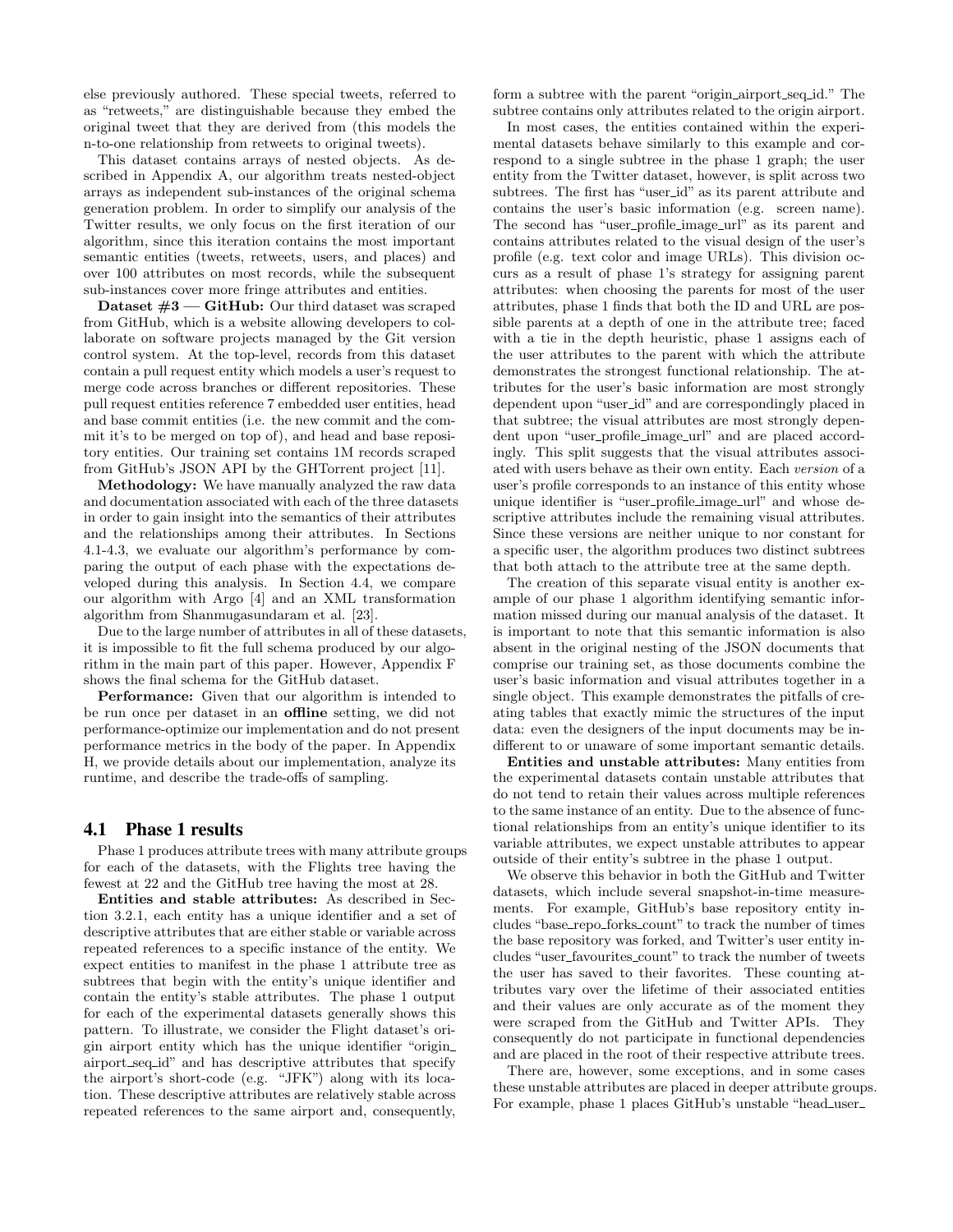|                            |        | Flights   Twitter GitHub |        |
|----------------------------|--------|--------------------------|--------|
| $#$ FDs from Formula 3.1.1 | 267    | 2497                     | 3728   |
| $#$ FDs from Formula 3.1.2 | 112    | 1180                     | 2603   |
| Avg. skew of FD allowed by | $97\%$ | $95\%$                   | $91\%$ |
| 3.1.1 but not by $3.1.2$   |        |                          |        |

Table 1: Comparison of Formulas 3.1.1 and 3.1.2.

site\_admin" attribute within the "head\_repo\_pushed\_at" subtree. At first glance, there is no semantic justification for this placement. However, both attributes exhibit a hidden dependency on the record creation time, which creates a subtle, but strong, relationship between them. Since unstable attributes tend to be time dependent, phase 1 often places them within the subtrees of other time dependent attributes.

Skew performance: All three experimental datasets include attributes skewed toward a single value. As we described in Section 3.1.2, we expect these skewed attributes to frequently exhibit high values of Ilyas et al.'s strength formula (Formula 3.1.1) even when paired with semantically unrelated attributes in the dataset. We further expect that the modified strength formula we presented (Formula 3.1.2) will exclude these false pairings from the phase 1 output.

We observe this expected behavior across all three datasets. As shown in Table 1, Formula 3.1.2 excludes 30% to 60% of the column pairs that Formula 3.1.1 identifies as potential functional dependencies. These excluded column pairs tend to have dependent attributes that are highly skewed toward their modal value. On average, the dependent attributes from the excluded column pairs have the same value on 91% to 97% of all records in the dataset.

As a concrete example of the difference between the two strength formulas, consider the Flights dataset's "cancelled" and "cancellation code" attributes. Both are NULL for the 95% of records that represent flights that were not canceled; for the remaining 5% of records, "canceled" contains the value 1.0 and "cancellation code" contains one of the letters A though C. Both exhibit high values of Formula 3.1.1 with at least 10 other attributes in the dataset, the majority of which do not correspond to semantic relationships in the Flights domain model. However, these semantically unfounded relationships have near-zero values of our Formula 3.1.2 and the algorithm includes only the dependency from "cancellation code" to "cancelled" in its output.

Attribute merging: As outlined in Section 3.1.4, we expect the algorithm to merge together attributes that contain the same information content in order to simplify its longest path computations. We observe correct attribute merges across all three datasets and observe no invalid merges.

A particularly interesting example of attribute merging occurs in the GitHub dataset where a pair of user entities are entirely merged together. The "base user" and the "base repo owner" entities refer to the same user instance across every record in the dataset. As a result, their constituent fields always contain exactly the same value and are merged together. The two users are thus represented in the attribute tree by a single subtree of merged attributes.

#### 4.2 Phase 2 results

Subtree matching: Our manual analysis of the experimental datasets identified several pairs of entities that had similar descriptive attributes and had good semantic basis to be matched and combined: Within the Flights dataset, the origin and destination airports should be matched. Within the Twitter dataset, the embedded retweet entity is really just a tweet, and should be matched with the top-level tweet entity. Similarly, the top-level user should match with the retweet's user, and the top-level place should match with the retweet's place. Within the GitHub dataset, there should be matches among all pairings of the 7 kinds of user entities, the 2 repository entities, and the 2 commit entities.

These expectations are summarized in Table 2's second column, which lists the number of matching entity pairs we manually identified in each dataset. The table's "Our algorithm" section compares phase 2's performance against those counts. It shows that phase 2 identifies all but one of the expected entity matches and also identifies semantically meaningful entity matches that we did not manually predict.

Phase 2 ignores the predicted entity match between the GitHub commit entities. We predicted this match because we noticed that the commits' unique identifiers — "head sha" and "base\_sha" — overlap and we assumed that they were each associated with a set of stable descriptive attributes describing associated user and repository entities. Our assumptions hold true for the head commit, which corresponds to a subtree that has "head sha" as its parent and that embeds the head repository and head user entities. The base commits, however, are not stably associated with specific users or repositories. As a result, the base user and base repository attributes demonstrate weak functional relationships with "base sha" and are not placed within the base commit's subtree. This leads the two commit entities to have dissimilar subtrees that do not match in phase 2. Given that the commits do not behave as we initially assumed, the phase 2 algorithm's output is a slightly more accurate reflection of the underlying data than our manual analysis. This is another example of our manual analysis being too sensitive to the attributes' original JSON nesting.

In addition to the 26 matches we anticipated during our analysis, seven matches were identified that we did not expect. For example, the algorithm reveals that Twitter's retweet entity contains an additional partial user to model whether the tweet is in reply to another member of the network. This partial user has only the fields "retweeted status in reply to user id," "retweeted status in reply to user id str," and "retweeted status in reply to user name." Despite this sparsity of descriptive attributes, phase 1 allocates the partial entity its own subtree which matches with both the retweeted user and the top-level user during phase 2. These unexpected matches accurately reflect overlapping entities. Given that the in-reply-to user does not exist as its own object in the JSON input, this example represents another instance of our algorithm discovering semantic entities absent from the initial structure of the dataset.

There are no erroneous phase 2 matches found for any of the experimental data sets. All identified matches represent subtrees containing overlapping entities.

Attribute matching: Within each pair of matched entities, phase 2 highlights the pairs of semantically equivalent attributes that the two entities contain. In order to gauge phase 2's attribute matching performance, we consider three measures for each entity pair: 1) the number of attribute matches identified across the two entities, 2) the number of these attribute matches that accurately capture semantic equivalence, and 3) the number of these attribute matches do not accurately capture semantic equivalence and should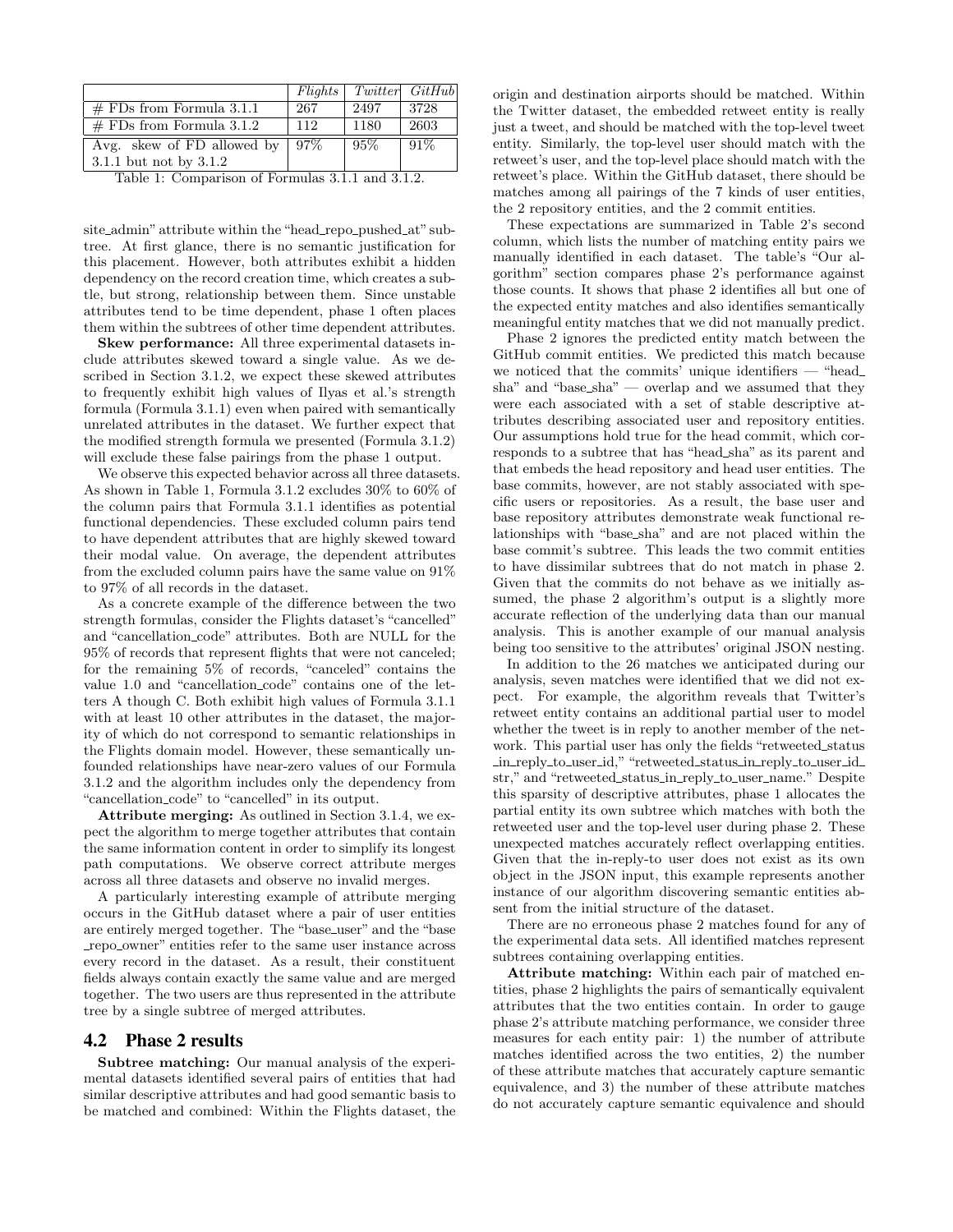|         |             |            | Our algorithm |            |               |            | Shanmugasundaram et al.'s Algorithm |            |            |  |
|---------|-------------|------------|---------------|------------|---------------|------------|-------------------------------------|------------|------------|--|
|         | #<br>entity | $ex-$<br># | #<br>$ex-$    | unex-<br># | $\%$<br>unex- | #<br>$ex-$ | #<br>$ex-$                          | ┹<br>unex- | %<br>unex- |  |
|         | matches     | pected     | pected        | pected     | pected        | pected     | pected                              | pected     | pected     |  |
|         | expected    | found      | missing       | found      | meaningful    | found      | missing                             | found      | meaningful |  |
| Flights |             |            |               |            | $100\%$       |            |                                     |            | N/A        |  |
| GitHub  | 23          | 22         |               |            | $100\%$       |            | 18                                  |            | N/A        |  |
| Twitter |             | -e J       |               |            | $100\%$       |            |                                     |            | N/A        |  |

Table 2: Summary of the entity matches found by both our algorithm and Shanmugasundaram et al.'s algorithm. Unexpected matches are considered "meaningful" if they have semantic underpinnings and correctly reflect overlapping domains.

|                                | Flights | Twitter | GitHub |
|--------------------------------|---------|---------|--------|
| $\#$ attribute pairs           | 15      |         | 79     |
| $\#$ correct attribute pairs   | 15      | 46      | 79     |
| $\#$ incorrect attribute pairs |         |         |        |
| $#$ missing attribute pairs    |         | 15      |        |

Table 3: Summary of attribute pairs found in each dataset.

not have been identified. The first three rows of Table 3 show the sum of these performance measures across all of the entity pairs found in each dataset. The numbers reflect that phase 2 correctly identifies equivalent attribute pairs in every dataset. Of the 141 attribute matches made across all three datasets, phase 2 only makes one incorrect match (it incorrectly matches two of Twitter's boolean fields).

While phase 2 rarely matches attributes incorrectly, it sometimes omits matches between semantically related attributes. We consider phase 2 to have missed a relevant attribute pair when an entity match contains an orphan attribute that has a semantically equivalent attribute elsewhere in the tree. The final row of Table 3 shows the number of these missing attribute pairs from each of the experimental datasets. In total there were 26 attributes across the datasets that could have been matched but were not. Of these 26, 24 were due to the fact that phase 2 only searches for matching attributes within matching subtrees of the attribute tree we construct in phase 1. In these 24 cases, the matching attribute was located outside of the relevant subtree being searched. This was usually due to the attribute being unstable, and phase 1 placing the attribute in the root instead of a particular subtree. The two remaining missed matches were a side-effect of the one incorrect match in the Twitter dataset — the two attributes that were incorrectly matched were not available for their correct partners.

## 4.3 Phase 3 results

Schema generation: For all three datasets, phase 3 creates a relational schema that contains a root relation that includes columns for (1) descriptive attributes of the top-level entity, (2) unstable attributes associated with embedded entities, and (3) foreign keys linking to the other relations in the final schema. As expected, the number of relations in the phase 3 schemas is significantly lower (50%-65%) than the number of phase 1 attribute groups. The Flights schema contains 10 relations, the Twitter schema contains 8, and the GitHub schema contains 8. For each of the three datasets, 4 of these relations result from phase 2 entity matches. The other relations result from large cardinality changes.

Phase 3's assumption that large drops in cardinality may signal the presence of an embedded entity frequently holds across all three datasets. For example, phase 3 detects GitHub's milestone entities due a large cardinality drop. In other cases, however, the relations due to cardinality are less semantically significant and instead represent opportunities for normalization. For example, the GitHub schema includes a relation off of the root that contains four semantically unrelated attributes that phase 3 creates because it has only 328K unique rows, while the root has 1M rows.

## 4.4 Comparison to Alternative Approaches

We compared our approach to two alternative approaches for mapping nested key-value data to relational schemas:

(1) Argo is significantly simpler than our algorithm because it does not perform entity identification and instead proposes a generic relational encoding of arbitrary JSON documents [4]. As described in Section 2, Argo stores documents in ternary relations that contain rows for every key in every document (each row stores the document ID, the key's name, and the key's value). Argo preserves type information by creating three ternary relations differentiated by the type of their "value" columns (boolean, text, and doubles).

(2) Shanmugasundaram et al. describe the shared inlining algorithm which generates a relational schema by analyzing a graph of the XML DTD associated with its input<sup>6</sup>. The DTD graph contains nodes for all elements in the input DTD and represents the nesting relationships between those elements with edges. The algorithm creates a relation for all nodes in the DTD graph with an in-degree of 0 (these are accessible only if made into relations) or with an indegree greater than 1 (these are elements that are "shared" among multiple parent elements). Within our datasets, the algorithm inlines all other nodes into their nearest ancestors.

Note that the shared inlining approach requires XML DTDs, but none of our experimental datasets originally include this schema information. For the JSON-encoded GitHub and Twitter datasets, we generated DTDs with elements corresponding to the original nesting structure of the documents. For the CSV-encoded Flights dataset, we generated a DTD with a single element that contains all attributes.

Entity matching: Table 2 compares the number of entity matches identified by our algorithm and the number of matches identified by the shared inlining algorithm. We omit Argo from this part of the comparison, since it does not perform entity identification or matching.

While our algorithm identifies all three expected entity matches within the Twitter dataset, the shared inlining algorithm only matches the top-level user to the retweeted user and the top-level place to the retweeted place. The match between the top-level user and retweeted-user is identified because the two entities both appear beneath a "user" key in the original dataset ("user" and "retweeted\_status.user" respectively). The generated DTD represents these keys

 $6$ We do not discuss their additional hybrid inlining algorithm because it produces a single relation for our datasets.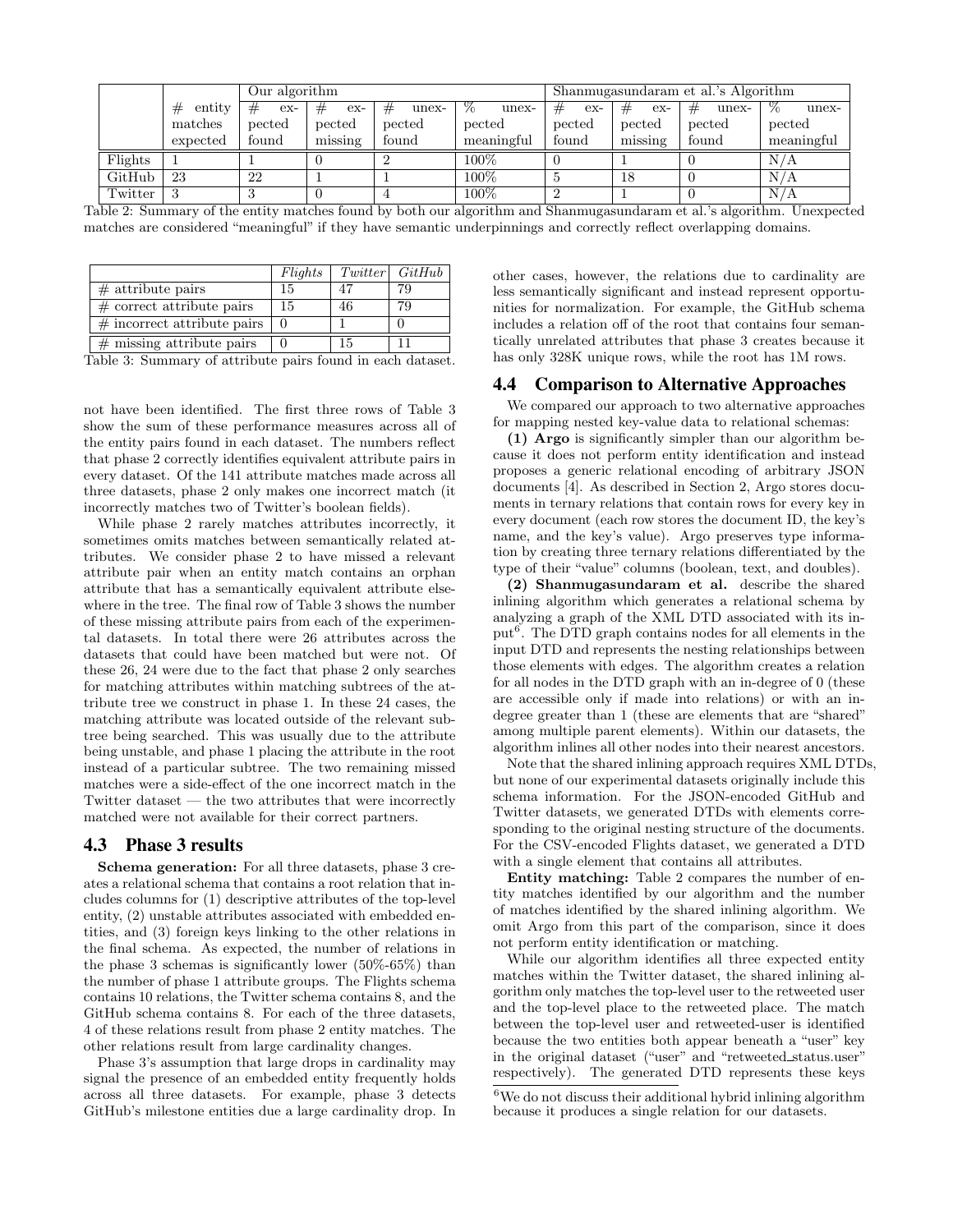

Figure 6: Deduplication ratios by algorithm by dataset.

with a single  $\langle$ user $\rangle$  element that may be nested within either a  $\langle \text{root}\rangle$  element or a  $\langle \text{retweeted\_status}\rangle$  element. Since  $\langle$ user $\rangle$  may be nested within multiple elements, its in-degree in the DTD graph is greater than 1 and the shared inlining algorithm creates a separate relation to model the matched user entities. Similarly, the top-level place and retweeted place occur beneath a common key, enabling the shared inlining algorithm to merge them into one relation.

Since the top-level tweet and the retweeted-status do not appear beneath a common key in the input dataset, the shared inlining algorithm is not sensitive to their semantic relationship and cannot identify this expected entity match. Moreover, the shared inlining algorithm cannot detect any of the unexpected entity matches discovered by our algorithm because those matches involve groupings of input attributes that are not captured by the original JSON nesting.

The shared inlining algorithm similarly omits entities from GitHub dataset. The algorithm only successfully identifies 5 of the 23 expected entity matches — one match from the head repository to the base repository and four among pairings of the user entities. Only the user entities that are nested beneath the same key within the original JSON document are matched by the shared inlining algorithm. Since the seven user entities present in the dataset appear beneath four distinct keys ("milestone\_creator," "user," "owner," and "assignee"), the shared inlining algorithm cannot identify the remaining 17 matches that occur among the dataset's users.

The shared inlining algorithm is unable to detect any entity matches from the flat Flights DTD.

Data deduplication: As described above, an advantage of converting nested data into relational data is the deduplication of records that are in multiple nested locations. Thus, we loaded each of the experimental datasets into the three proposed schemas and measured each schema's data size reduction ratio (the size of the input file divided by the size of the schema's relations). Figure 6 shows these results.

The Argo encoding carries significant storage overhead because it creates a large number of tuples (1 per key per document) that each require a 22-byte tuple header, an 8-byte document identifier ("objid"), and a variable length string to store key names. As a result of this storage overhead, the Argo encoding expands all of the input datasets.

The shared inlining algorithm exhibits better storage performance than Argo because it creates many fewer tuples (1 to 4 per document, depending on the dataset) and because it stores key names as column names. This latter optimization allows the algorithm to reduce the data size by roughly 2x for the Twitter and GitHub datasets. However, the Flights dataset does not reduce in size because its original CSV encoding already avoided redundant storage of key names. The shared inlining algorithm instead causes the Flights dataset to expand as a result of tuple headers and document ids.

Our algorithm achieves significantly more data size reduction for all three experimental datasets. Similar to the shared inlining algorithm, our algorithm stores key-names as column names which dramatically reduces the size of the Twitter and GitHub datasets. However, our algorithm achieves more data reduction for these datasets and for the Flights dataset because it uses foreign-key references to eliminate the duplication inherent in the entity matches it finds.

Query performance: In Appendix G, we analyze the runtimes of 5 queries to further compare and contrast these three approaches to schema generation.

## 5. FUTURE WORK

Our algorithm has two limitations which represent opportunities for future work. First, our algorithm does not support functional dependencies with multiple attributes on the left-hand side (e.g. functional dependencies in which one attribute depends on 2+ attributes). To support this class of dependency, our algorithm requires three extensions:

Dependency enumeration: Since it is computationally intractable to evaluate Condition 3.1.1 for all possible functional dependencies when multiple LHS attributes are allowed, a more intelligent exploration of the search space will be required. Flach et al. present a promising solution to this exploration problem which we could leverage [8].

Attribute tree construction: Our attribute tree construction algorithm creates a directed graph from the mined functional dependencies. If functional dependencies with multiple LHS attributes are allowed, we must either devise a strategy for modeling these attributes as merged nodes that are compatible with our existing algorithm or must extend the algorithm to handle the resulting hyper-graphs directly.

Entity matching: The entity matching algorithm identifies matches by joining subtrees on their parent attributes. Since subtrees will potentially have many parents when multiple LHS attributes are allowed, a new process for joining subtrees will be required. The naive approach simply joins subtrees on all combinations of their parent attributes; since this could greatly bloat the space of subtree matches, investigation of more efficient strategies will likely be needed.

The second limitation of our work is that we entirely ignore all structural information associated with our input datasets. While we contend that structural information is often misleading or otherwise unreliable, our approach of completely disregarding structural cues is heavy-handed. We expect that future research into a hybrid solution that integrates our data-driven approach with structural cues will yield higher quality schemas. We further expect that structural cues can also be leveraged to more intelligently explore the functional dependency search space.

# 6. CONCLUSION

We have presented an algorithm that identifies the structures implicit in semistructured datasets and materializes those structures as relational schemas. Our experiments show that our algorithm generates reasonable schemas for datasets from disparate domains, irrespective of their input format. While our algorithm's schemas often contradicted our expectations, the algorithm's schemas captured the patterns of the input data better than our manual analysis.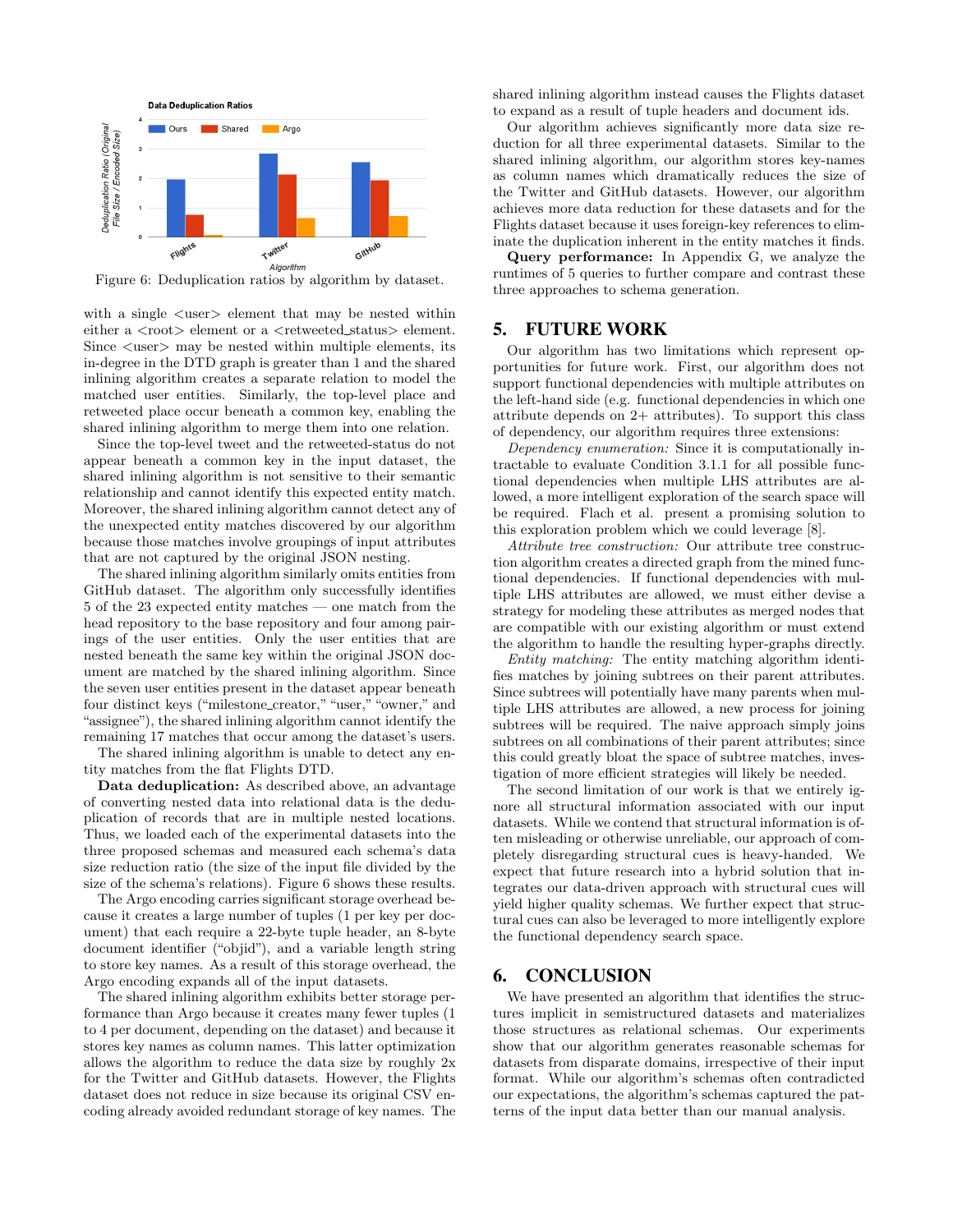Acknowledgments This work was sponsored by the NSF under grant IIS-1527118. We thank Wenbo Tao, Lambros Flokas, and the anonymous SIGMOD 2016 reviewers for their insightful feedback on earlier versions of this manuscript. Downloads Our experimental datasets are available at http://s3.amazonaws.com/discala-abadi-2016/index.html.

#### 7. REFERENCES

- [1] S. Bell. Dependency mining in relational databases. In Qualitative and Quantitative Practical Reasoning. 1997.
- [2] D. Bitton, J. Millman, and S. Torgersen. A feasibility and performance study of dependency inference [database design]. In Proc. of ICDE, 1989.
- [3] P. Bohannon, J. Freire, P. Roy, and J. Simeon. From xml schema to relations: a cost-based approach to xml storage. In Proc. of ICDE, 2002.
- [4] C. Chasseur, Y. Li, and J. M. Patel. Enabling json document stores in relational systems. In WebDB, 2013.
- [5] A. Deutsch, M. Fernandez, and D. Suciu. Storing semistructured data with stored. In SIGMOD, 1999.
- [6] F. Du, S. Amer-Yahia, and J. Freire. Shrex: managing xml documents in relational databases. In VLDB, 2004.
- [7] R. Fagin, A. O. Mendelzon, and J. D. Ullman. A simplied universal relation assumption and its properties. ACM Trans. Database Syst., Sept. 1982.
- [8] P. A. Flach and I. Savnik. Database dependency discovery: A machine learning approach. AI Commun., 12(3), 1999.
- [9] D. Florescu and D. Kossmann. A performance evaluation of alternative mapping schemes for storing xml data in a relational database. In Inria Research Report, 1999.
- [10] M. Garofalakis, A. Gionis, R. Rastogi, S. Seshadri, and K. Shim. Xtract: A system for extracting document type descriptors from xml documents. In SIGMOD, 2000.
- [11] G. Gousios. The ghtorrent dataset and tool suite. In Conference on Mining Software Repositories, 2013.
- [12] O. Hassanzadeh, S. H. Yeganeh, and R. J. Miller. Linking semistructured data on the web. In WebDB, 2011.
- [13] Y. Huhtala, J. Kärkkäinen, P. Porkka, and H. Toivonen. Tane: An efficient algorithm for discovering functional and approximate dependencies. The computer journal, 1999.
- [14] I. F. Ilyas, V. Markl, P. Haas, P. Brown, and A. Aboulnaga. Cords: Automatic discovery of correlations and soft functional dependencies. In SIGMOD, 2004.
- [15] J. Kivinen and H. Mannila. Approximate inference of functional dependencies from relations. Theoretical Computer Science, pages 129 – 149, 1995.
- [16] W.-S. Li and C. Clifton. Semint: A tool for identifying attribute correspondences in heterogeneous databases using neural networks. Data & Knowledge Engineering, 2000.
- [17] D. Maier, J. D. Ullman, and M. Y. Vardi. On the Foundations of the Universal Relation Model. ACM Trans. Database Syst., 9(2):283–308, June 1984.
- [18] H. Mannila and K.-J. Räihä. Algorithms for inferring functional dependencies from relations. DKE, 1994.
- [19] P. Minh-Duc, P. Linnea, E. Orri, and P. Boncz. Deriving an emergent relational schema from rdf data. In WWW, 2015.
- [20] E. Rahm and P. A. Bernstein. A survey of approaches to automatic schema matching. VLDBJ, 10(4):334–350, 2001.
- [21] A. Schmidt, M. Kersten, M. Windhouwer, and F. Waas. Efficient relational storage and retrieval of xml documents. In WebDB, pages 47–52, 2000.
- [22] J. Shanmugasundaram, E. Shekita, J. Kiernan, R. Krishnamurthy, E. Viglas, J. Naughton, and I. Tatarinov. A general technique for querying xml documents using a relational database system. SIGMOD Rec., pages 20–26, 2001.
- [23] J. Shanmugasundaram, K. Tufte, G. He, C. Zhang, D. DeWitt, and J. Naughton. Relational databases for querying xml documents: Limitations and opportunities. pages 302–314, 1999.
- [24] D. Tahara, T. Diamond, and D. J. Abadi. Sinew: A sql system for multi-structured data. In SIGMOD, 2014.
- [25] K. Wang and H. Liu. Schema discovery for semistructured data. In KDD, 1997.
- [26] K. Wang and H. Liu. Discovering typical structures of documents: A road map approach. In SIGIR, 1998.
- [27] H. Zhang and F. W. Tompa. Querying xml documents by dynamic shredding. In DocEng, 2004.

# APPENDIX

# A. FLATTENING INPUT DATA

As described above, input datasets must be flattened before phase 1. We accomplish this with three transformations:

Objects nested within objects: Objects nested inside of one another are flattened by creating a column for each of the leaf values contained in the objects. Each column is labeled with the concatenation of the attribute names that appear along the leaf's corresponding nesting path. Label collisions are resolved by appending the depth of the leaf within the original document to the concatenated name.

Arrays of scalar values: Scalar arrays (e.g. arrays of integers) are casted to strings for the algorithm's computations. When loaded into the final schema, the arrays are stored instead using the target database's preferred storage scheme (e.g. 1st-class array types or separate tables).

Arrays of nested objects: Objects containing arrays of other objects require the most involved transformations because they model either one-to-many or many-to-many associations, but our algorithm searches for one-to-one or manyto-one relationships. In order to overcome this incompatibility, each nested array can be treated as an independent sub-instance of the original schema generation problem. If the array models a one-to-many relationship, a foreign key is added from the sub-instance's root back to the schema for its parent instance. If the array models a many-to-many relationship, a linking object that joins the sub-instance to the schema for its parent instance must be introduced.

## B. IMPROVING PHASE 2 PERFORMANCE

Although the join operation described in Section 3.2.2 effectively identifies record pairs with matching parent values, in many cases its computation will be expensive. In the worst case, when both subtrees' parent attributes contain a single shared value, the size of the join set is the square of the number of records in the training set. To reduce the size of the join and the cost of the subsequent operations, we preprocess each subtree before performing any join operations. For each subtree, we compute a deduplicated table that contains the unique permutations of the subtree's values, along with the frequency of each permutation in the training set. The result of this process for the  $A_{authEmail}$  subtree is:

| authEmail | authName | authINum | authIName   | . frea |
|-----------|----------|----------|-------------|--------|
| is@e.pfl  | J. Snow  |          | <b>EPFI</b> |        |
| dd@ca.uk  | D. Duck  | 14       | Cambridge   |        |

Instead of performing subtree joins as self joins on the original flat table, we perform joins between the subtrees' deduplicated tables. Since all other attributes within the subtree exhibit soft functional dependencies on the parent attributes, the parents will be nearly unique within these deduplicated tables. Consequently, the upper bound on the size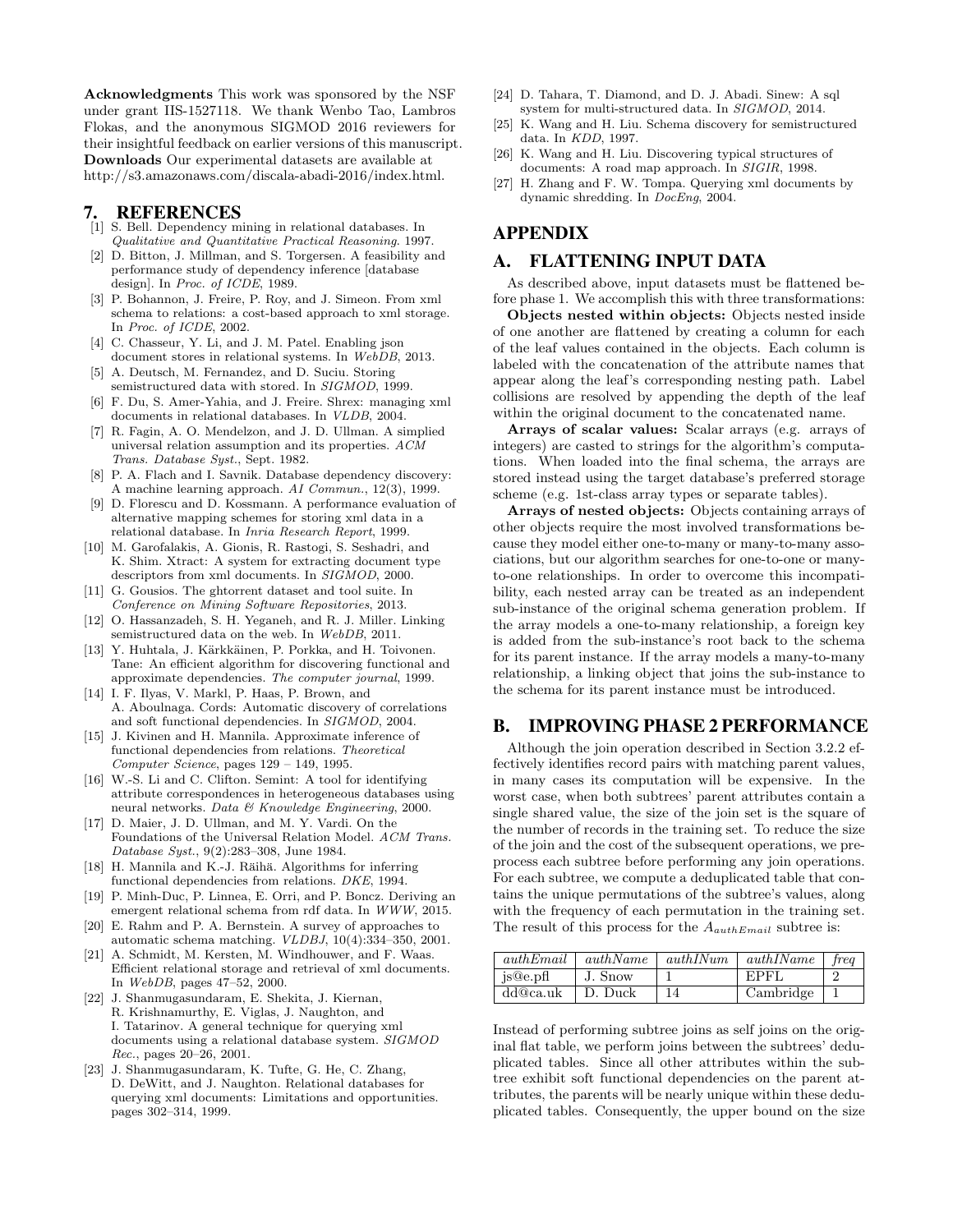of the condensed join result is approximately the size of the training set and, in many cases, significantly smaller.

Every row in the condensed join set will contain a frequency column from each of the deduplicated tables. The product of these frequencies reflects the number of times that a row would repeat in the uncondensed join set. As a result, to compute the attribute matrices from the condensed join sets, we must modify phase 2 to increment cells by the product of the frequency columns, instead of by 1.

## C. REDUNDANT PHASE 2 MATCHES

As described in Section 3.2.2, our matching algorithm attempts to match entire subtrees from the phase 1 attribute tree. In other words, it combines all attributes that descend from a particular node in the attribute tree into a single bucket, before attempting to match with a different bucket of attributes from a different subtree. As described in step 3 above, at least 50% of the attributes in the smaller bucket have to match with attributes in the larger bucket for the two subtrees to be considered a match. Therefore, once we discover that two subtrees are a match, additional matches will likely be found in subtrees of those subtrees.

On one hand, it is totally unnecessary to compare subtrees of matching subtrees. For example, as shown in Figure 2, once we have discovered that the subtree corresponding to "author" matches with the subtree corresponding to "reviewer" (shown in red), it is unsurprising that the nested institution information within the author and reviewer trees also matches (shown in purple). Checking the two institution subtrees therefore seems like a waste of effort.

We still check these sub-subtrees for a match because the inner match can reveal interesting insights into the relationship between the sub-subtrees and their parent subtrees. In particular, if the size of the join set between the two subsubtrees is at least 50% larger than the join set between the two parent subtrees, we conclude that the entities represented by the sub-subtrees are semantically separate from the entities represented by their parent subtrees. We assume this because the join set's size can only increase significantly if either (1) some records from the training set do not join for the parent match but do join for the inner match or (2) the entity set represented by the inner match has significantly lower cardinality than the entity set represented by the parent match. Since both behaviors indicate the inner match behaves differently than the outer match, we show sub-subtree matches if the join set size increases sufficiently.

#### D. ATTRIBUTE TREE IMPROVEMENT

Due to the functional relationships entities typically exhibit, we expect phase 1 to isolate all of the stable attributes associated with an entity inside of a single subtree whose parent is the entity's unique identifier. Nevertheless, phase 1 sometimes produces suboptimal trees that place attributes outside of their entity's subtree. Although these erroneous placements do not reflect a correct semantic understanding of the data, they typically cannot be detected algorithmically because they do reflect the functional structures identified by phase 1. In the special case that these suboptimal placements occur within nested subtree matches, however, the phase 2 output provides a chance to correct these errors.

Matches between subtrees that begin at higher levels in the attribute tree cover more of the full tree and, consequently, are more likely to identify matching attribute pairs. Thus, if there is an orphaned attribute  $a_{orphan}$  in a subtree match, and the subtree match is nested within a match at a higher point in the tree, and the higher subtree match pairs  $a_{orphan}$  with another attribute, then there is likely an error within the original attribute tree. These errors are fixed by moving the attribute paired with  $a_{orphan}$  into the lower subtree.

## E. ATTRIBUTE CLUSTERING

The algorithm above compares every pair of subtrees to see if there is a match, and during this comparison operation, compares every pair of attributes across these two subtrees. To reduce the space of both sets of comparisons, we analyze the domain of each attribute before we perform subtree matching, and cluster attributes into groups that contain similar values. The algorithm then only attempts to match subtrees whose parent attributes belong to the same cluster, as these are the only subtrees whose domains are likely to overlap. Similarly, when comparing two subtrees, phase 2 only considers pairs of attributes in same cluster.

We form these attribute groups according to a process inspired by Li and Clifton's clustering techniques [16]. For each text based attribute in the dataset we compute: 1) the maximum, minimum, variance, and average of the length of its values, 2) its proportion of numeric characters, 3) its proportion of punctuation characters, and 4) its proportion of whitespace characters. We use these statistics as the features for a bisecting k-means clustering instance. We choose K programmatically by computing clusterings with progressively increasing values of K and choosing the final clustering by analyzing the within-cluster-sum-of-squares:

$$
\sum_{ccclusters\ vectors} \sum_{vectors c} distance(vector, centroid(c))^2
$$

We continue adding clusters until this function plateaus or increases from a previous value. Although lower K values limit the impact of this optimization, we favor lower values because they minimize the risk that matching attributes are erroneously separated into distinct clusters.

## F. THE GITHUB SCHEMA

Interpreting the phase 3 diagrams: Figure 7 shows the phase 3 schema that our algorithm produces for the GitHub dataset. Each box in the diagram represents a relation in the final schema. For all relations:

- Attribute names that are written in upper-case letters are either primary or foreign keys inserted by phase 3.
- Foreign keys point to the relation whose header matches their name (e.g. the key "HR ID" points to the relation with the header "HR").
- Relations joined by foreign key references are connected with lines (arrows point into the referenced relation).

For relations that do not participate in entity matches, a one-to-one relationship exists from input attributes to physical attributes in the phase 3 schema (these are the singlecolumn boxes in the diagram). Each lower-cased cell in these relations represents an input attribute that phase 3 included directly in its physical schema. Consider the "MS1" relation in the diagram: "ms title" is an input attribute mapped to a physical attribute of the same name.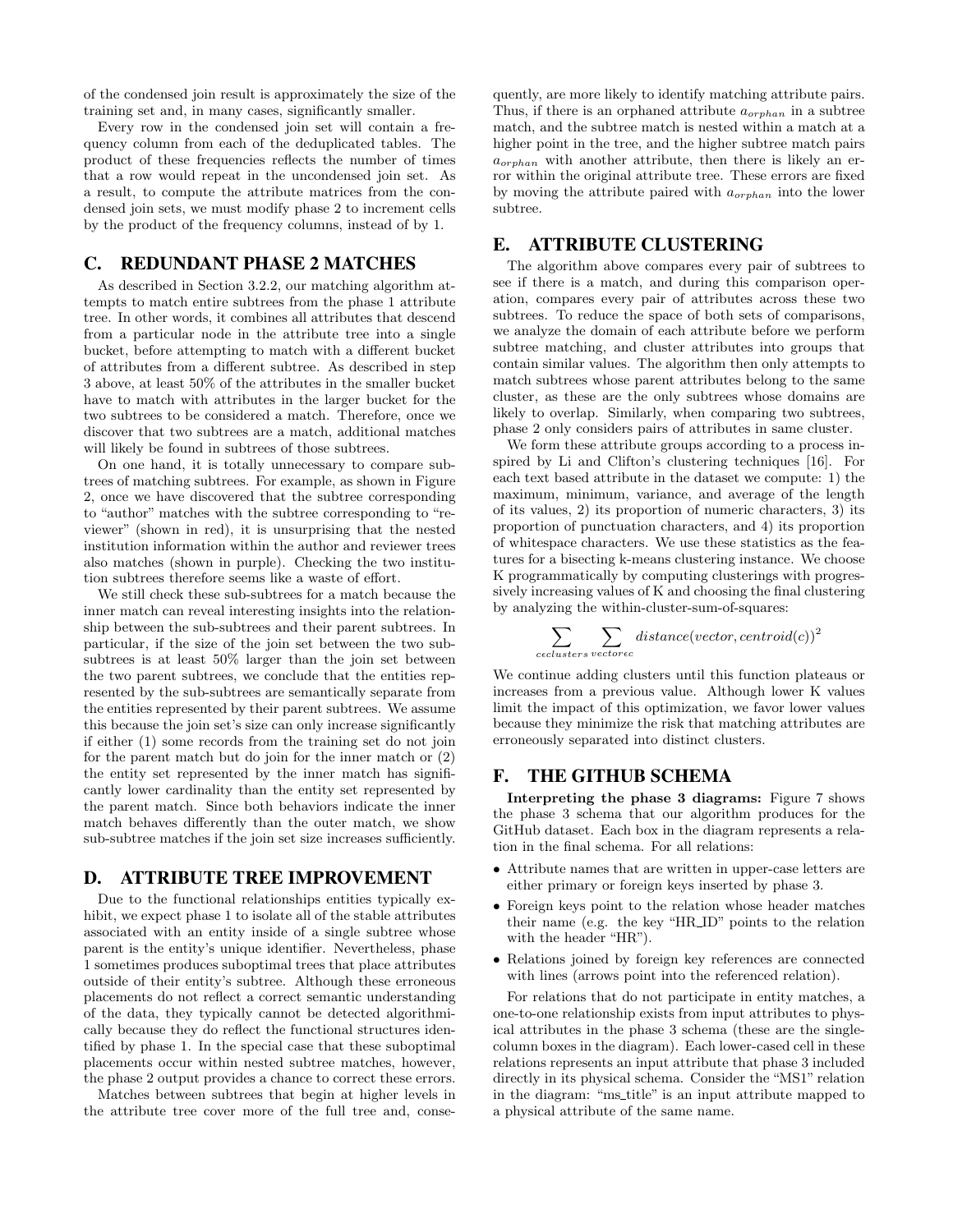

Figure 7: The phase 3 schema for the GitHub dataset. For the ROOT relation, we omit many attributes due to lack of space. We use the following abbreviations: "BR" is "base\_repo," "BRO" is "base\_repo\_owner," "HR" is "head\_repo," "HRO" is "head\_ repo\_owner," "MS" is "milestone," "MC" is "milestone\_creator," "BU" is "base\_user" and "HU" is "head\_user."

For relations that do participate in phase 2 entity matches, an n-to-one relationship exists from input attributes to physical attributes in the phase 3 schema (these are the multicolumn boxes in the diagram). These relations include a dark gray column labeled "physical" that lists the names of the physical attributes in the phase 3 schema. Each additional column represents a distinct attribute group that was merged onto the relation. These columns show the mapping from that groups' input attributes to the physical schema: each attribute contained within the group appears on the same row as the physical attribute that it was mapped onto. Consider the relation containing "BR" (base\_repo) and "HR" (head\_repo) at the right of the figure: the first row indicates that input attributes "br\_created\_at" and "hr\_created\_ at" both map onto the physical attribute "br\_created\_at."

Phase 1 attribute trees: Although we lack sufficient space to include the complete phase 1 attribute tree, the diagram shows nearly all of the original attribute groups because the phase 1 tree forms the basis of the phase 3 schema.

Phase 2 matches: The schema diagram shows all of GitHub's entity and attribute matches. Note that a single entity match may be represented by multiple relations if the matched entities contained several attribute groups.

#### G. QUERY PERFORMANCE COMPARISON

In Table 4, we present the runtimes of 5 queries over our algorithm's schema, the shared inlining schema, and Argo's schema. While the queries do not comprise a complete

| Query $#$     | Our Algorithm | Shared-inlining | Argo  |
|---------------|---------------|-----------------|-------|
|               | 0.7           | 28.7            | 559.1 |
| $\mathcal{D}$ | 32.7          | 95.1            | 1,635 |
| 3             | 1.9           | 5.6             | 6.7   |
|               | 25.2          | 37.1            | 36.9  |
| 5             | 23.9          | 16.3            | 35.5  |

Table 4: Runtimes in seconds for Appendix G's queries.

benchmark, they offer a view into the kinds of queries that may benefit from our algorithm's schema. All measurements represent cold-cache runtimes averaged over three runs. The queries were run on PostgreSQL on an Amazon EC2 instance with 8 vCPUs and 61 GiB of memory (this machine also was used for the performance evaluation in Appendix H).

Query  $\#1$ : This query projects a list of unique (user\_id, user login) pairs from the GitHub dataset, including pairs from all 7 kinds of user entities. This query requires only a sequential scan when expressed over our algorithm's schema because it merges all 7 users into a single relation. In contrast it must be expressed as the UNION of 4 queries in the shared inlining schema and as the UNION of 7 queries in Argo's schema. As a result, when run over our schema the query is 41x faster than it is over the shared inlining schema and 810x faster than it is over the Argo schema.

Query  $\#2$ : This query identifies the average age of each Twitter user (current time - creation time). Argo's schema requires UNIONs and JOINs to express this query, which